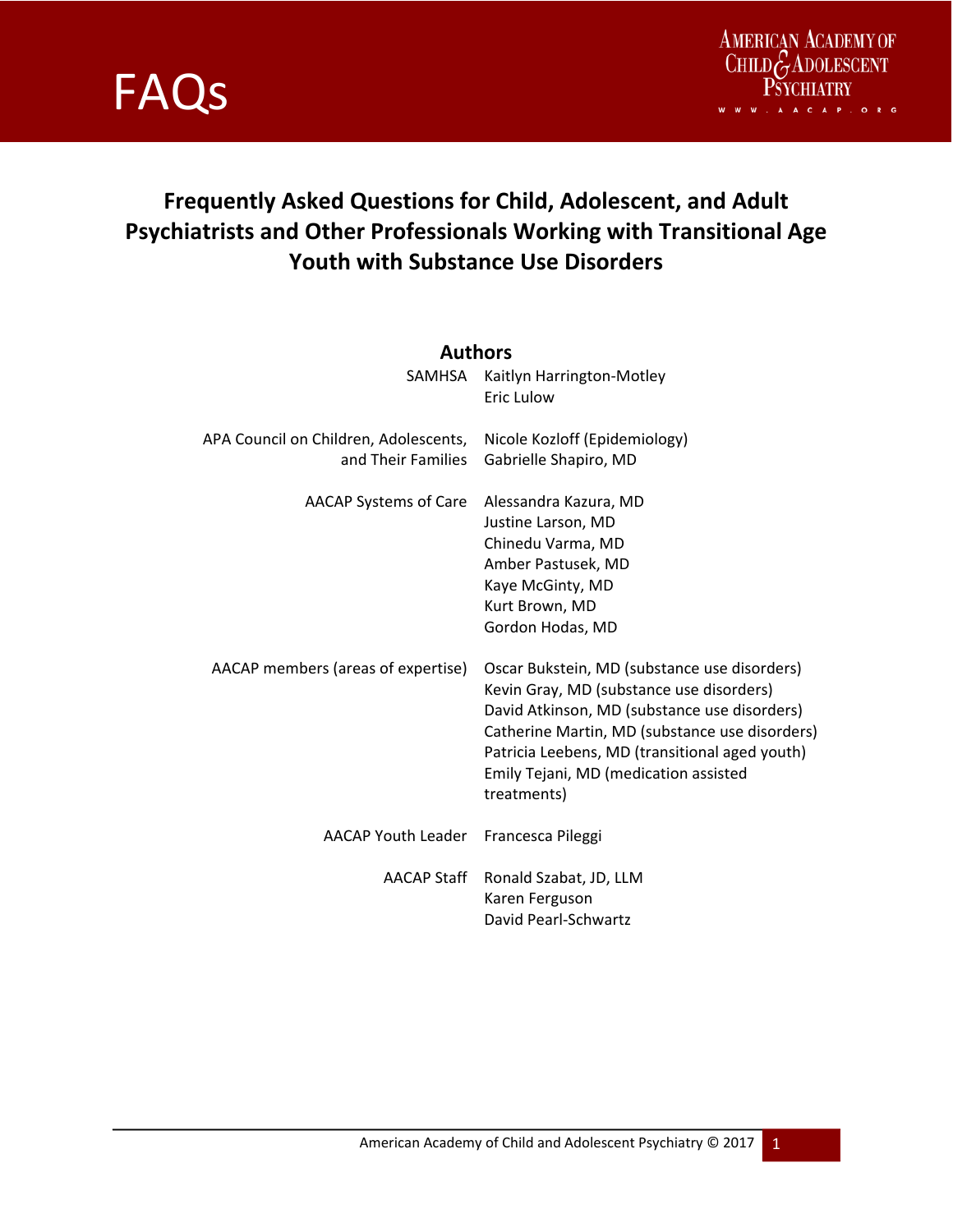



#### **Introduction:**

The transition from adolescent to young adulthood brings challenges for all youth, and particularly so for those with substance use disorders (SUDs) and other behavioral health challenges. In writing this document, our interest is in a systems of care (SOC) perspective on treatment of Transitional Age Youth (TAY) who are experiencing SUDs. SOC principles stipulate the goal of developing a "comprehensive spectrum of services organized into a coordinated network to meet the multiple changing needs" of youth and families and that services be family‐driven and youth‐guided, home and community‐based, strengths-based and individualized, and culturally and linguistically competent.<sup>1</sup> It is useful to consider the Child and Adolescent Serving Systems Principles (CASSP) while exploring what the "ideal" system should look like. These principles uphold the importance of services that are youth-centered, family focused, community-based, coordinated across systems, least restrictive, and culturally appropriate.<sup>2</sup> Both SOC and CASSP principles, when effectively implemented, support the resilience and recovery of TAY.

To assist readers in readily accessing information on areas of concern to psychiatrists and other clinicians treating TAY in public systems, this document is organized as a set of frequently asked questions with responses framed within a SOC perspective. The document is not meant to serve as a clinical practice guideline, but offers important considerations relating to service system delivery and cross‐system collaboration. While primarily intended for child and adolescent psychiatrists (CAPs), this document may also be helpful for other health professionals, as well as clinical program developers and policymakers, and family and young adult partners. Individual treatment and service decisions remain the purview and responsibility of the medical and/or behavioral team, and this document is not intended as medical advice for a specific patient.

Development of this document was led by the American Academy of Child and Adolescent Psychiatry (AACAP) Committee on Community‐Based Systems of Care, and developed in collaboration with other AACAP committees, including Substance Abuse and Addictions, Transitional Age Youth and College Student Mental Health, as well as the American Psychiatric Association (APA), and staff from the Substance Abuse and Mental Health Services Administration (SAMHSA).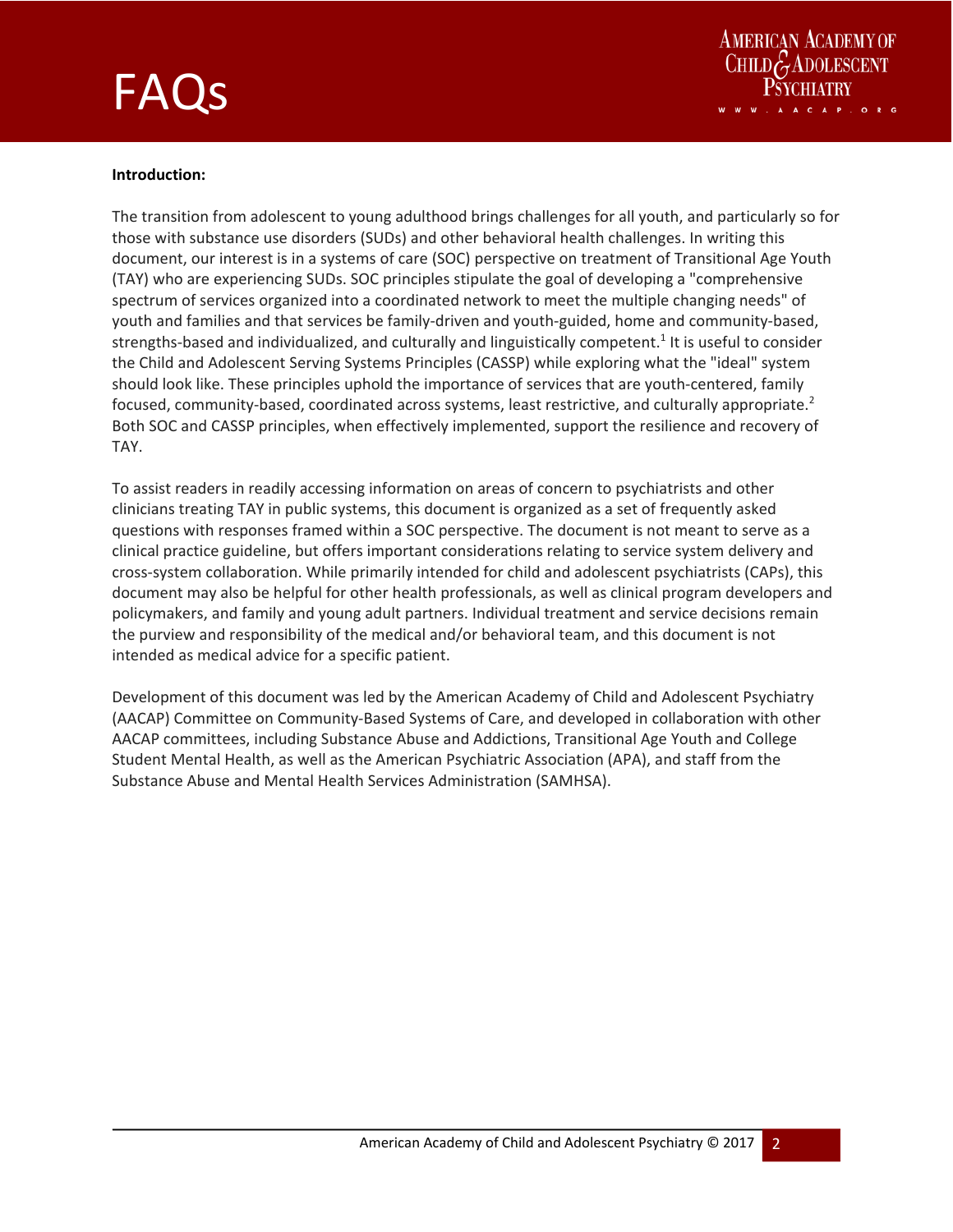



**Frequently Asked Questions Addressed in This Document:** 

and the state of the state of the state of the state of the state of the

- *FAQ 1: What is the transitional age period and why does it matter?*
- *FAQ 2: How does access to drugs and alcohol influence patterns of use by TAY?*
- *FAQ 3: What do we know about SUDs and specific mental health disorders in TAY?*

*FAQ 4: How do traumatic experiences and post‐traumatic stress disorder (PTSD) impact substance use in TAY?* 

*FAQ 5: Do sub‐populations of TAY need special considerations?* 

- *FAQ 6: What are the laws about treatment planning and confidentiality when TAY turn 18?*
- *FAQ 7: What is the family's role in the treatment of TAY?*
- *FAQ 8: How can services better engage TAY to stay in treatment?*
- *FAQ 9: Are specific screening and assessment tools recommended for use with TAY?*
- *FAQ 10: What psychosocial treatments have evidence for effectiveness with TAY with SUD?*
- *FAQ 11: Do medications to assist with withdrawal or recovery have a role with TAY?*
- *FAQ 12: How do I keep up‐to‐date on what's evidence‐based in this population?*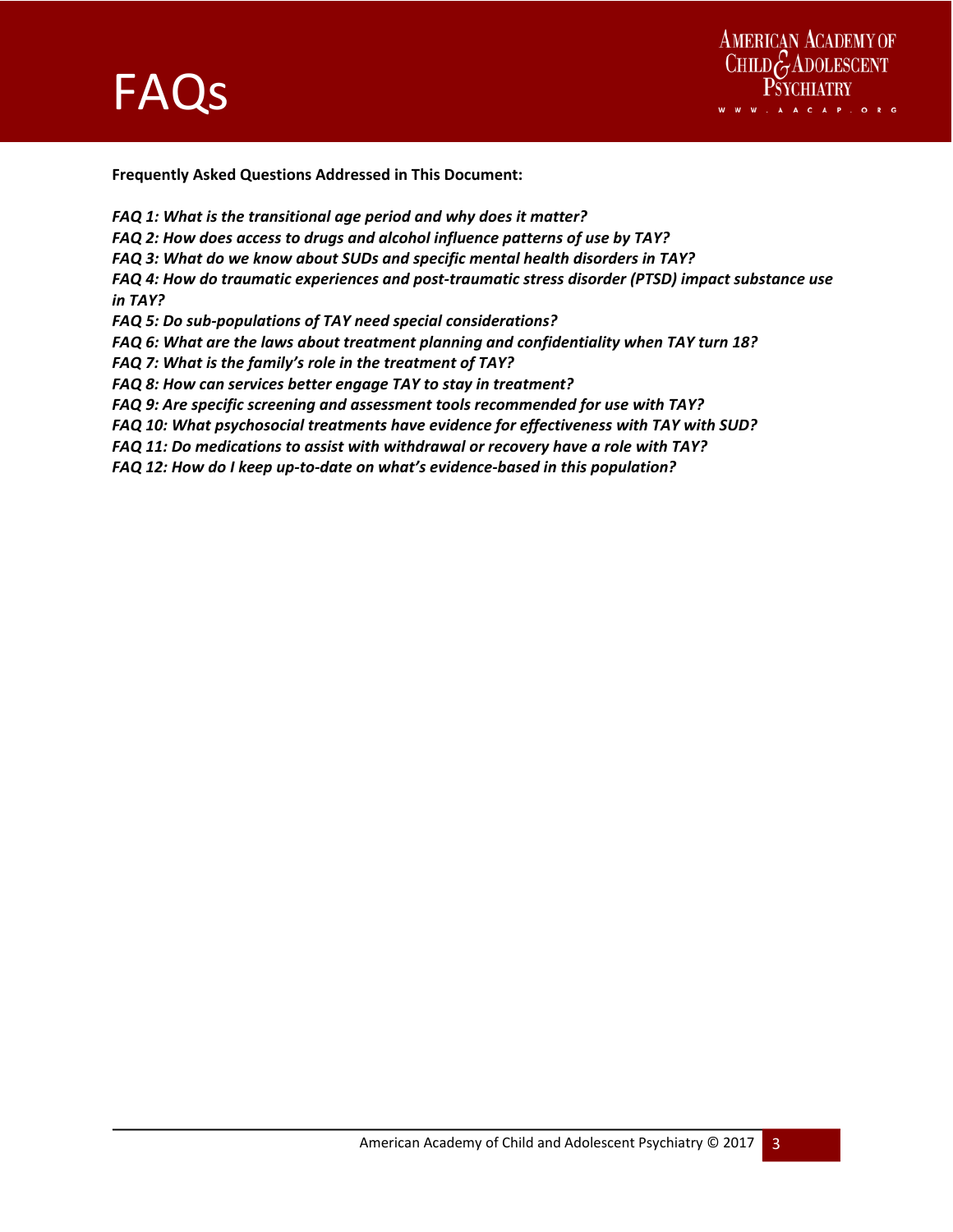

### *FAQ 1: What is the transitional age period and why does it matter?*

- *Not all clinicians and researchers agree about when the transitional age period starts and ends. For this document, the transitional age period is defined as spanning the age range of 16 to 25 years old.* This period is increasingly recognized as being a distinct developmental period characterized by progressive independence and the establishment of careers, families, and core values. The degree of independence from parents and establishment of adult roles varies widely within this group, underscoring a need to assess and respond to the developmental needs of individual TAY.
- *The transitional age period is characterized by important biological differences from later adult years.* Neurobiological development continues far into the twenties, with implications for appraisal of risk,<sup>3</sup> impulsivity, and other cognitive processes.<sup>4</sup> Adolescent neurodevelopment, and to some extent neurodevelopment in young adulthood, has been increasingly seen as a unique period of brain development,<sup>3</sup> with implications for brain reward systems, the impact of substance use, and the likelihood of risk in this population.
- *TAY are at high risk for having and developing substance use disorders, as well as use of substances that threaten physical and mental well‐being, although not meeting diagnostic standards.* According to SAMHSA's 2015 National Survey on Drug Use and Health (NSDUH), in 2015 more than one in five young adults, 22.3%, were recent users of illicit drugs (ages defined in this survey were 18 to 25). Additionally, among this population 58.3% are recent alcohol users, 30.9% are binge drinks, and 26.7% use cigarettes, though it is worth noting that this does not account for the use of other forms of tobacco.<sup>5</sup>
- *Individuals "age out" of a variety of child‐serving systems.* These systems include foster care, juvenile justice, pediatric primary care, and pediatric behavioral health care, resulting in a frequent gap or loss of services important to prevention and recovery from substance use. TAY with substance use disorders are likely to be involved with multiple systems new to them that may not be sensitive to this group's developmental needs. These include traditional adult medical care, civil and criminal justice, postsecondary education, employment, and welfare systems. TAY are also the age group at the second highest risk for being uninsured, $6$ compromising access to treatment services. While adult systems may not be sensitive to TAY needs, it should be noted that resources are available through many college campuses for SUD prevention, support, treatment, and even health insurance. Preparing TAY to access these resources before leaving child‐serving systems can increase access and ease the transition to adult systems.
- *This transition may bring new vulnerability to substance use or may challenge sustained recovery across socioeconomic groups.* Access to alcohol, tobacco, and other drugs is typically increased, as TAY cross age thresholds for legal purchase of alcohol and tobacco, have income that can be used to purchase licit and illicit drugs, and engage with peers and romantic partners who use. Experimentation with substance use may be facilitated by the absence of home restrictions, peer use, and liberal peer attitudes toward use. The consequences of use are tragic for many‐‐ an estimated 1,825 college students die annually from alcohol-related unintentional injuries, including motor vehicle crashes.<sup>7</sup>
- *Rates of substance use disorders are high in populations seeking treatment for mental health problems.* One national study of mental health service users found that 36.4% of 16‐25‐year‐ olds seeking help for a mental health disorder had a co-occurring substance use disorder.<sup>8</sup>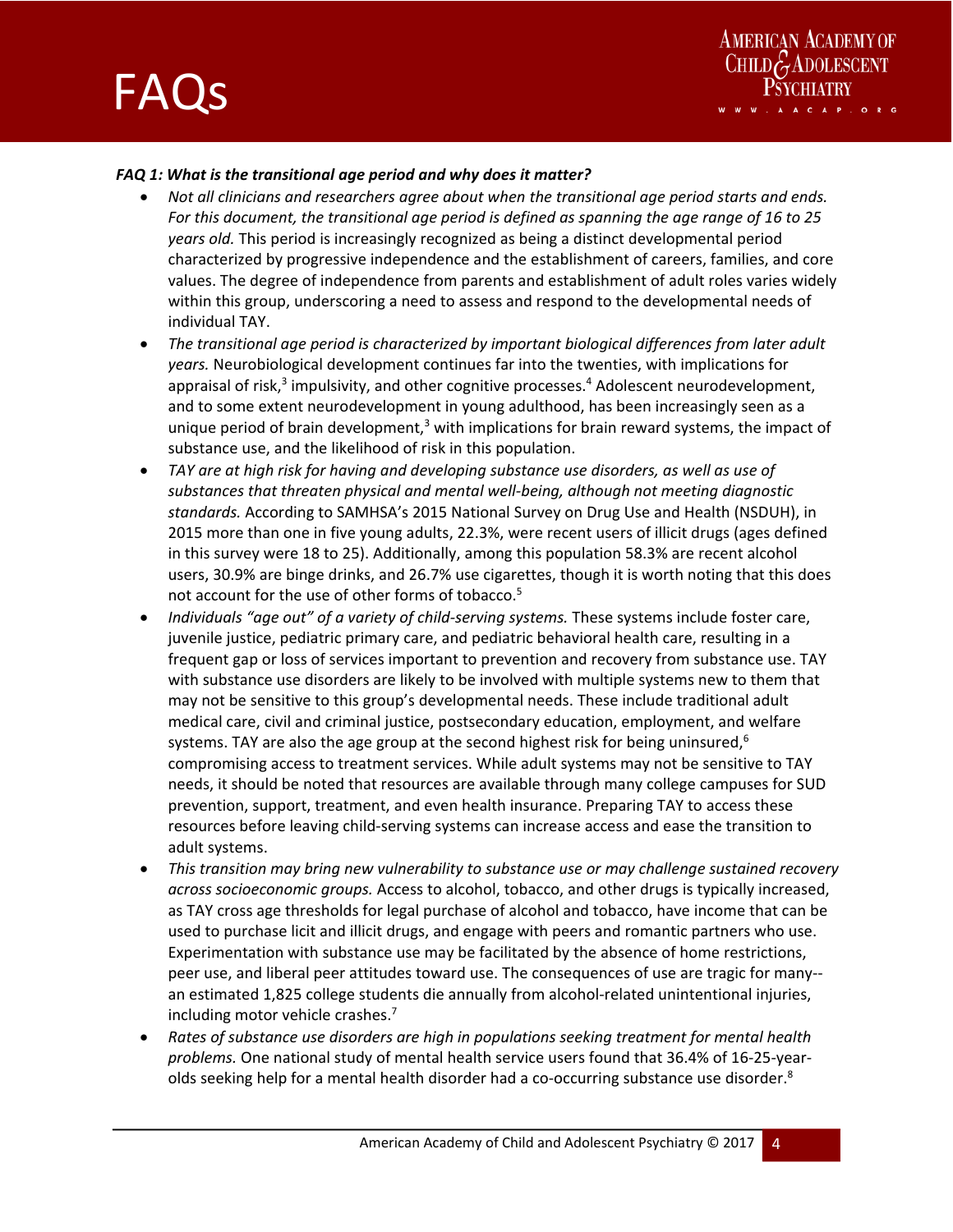

### *FAQ 2: How does access to drugs and alcohol influence patterns of use by TAY?*

- *Likelihood of tobacco and alcohol use increases when TAY cross the legal age for purchase (currently 18 and 21 years, respectively).* The impact of age thresholds on marijuana purchase is currently unknown in the states that have set a legal purchase age (21 years in select states) and will require further study.<sup>9,10</sup>
- *Legalization of "medical" and recreational marijuana in some states and municipalities may increase availability through social networks, even for TAY who are not able to legally purchase.*11 Additionally, legalization may decrease perception of risk from using, which may, in turn, correlate with increased use.<sup>12</sup> Therefore, the monitoring of trends involving TAY use of marijuana is highly recommended.
- *Physician knowledge of trends in the non‐medical use of prescription drugs among TAY can inform prescribing practices that support safe use and reduce inappropriate access to these drugs.* Physicians need to be alert to potential misuse and diversion of prescription drugs. Among younger adolescents, the non-medical use of stimulants has declined in recent years. However, non-medical use among older adolescents and young adults has increased $^{13}$  actually doubling among college students and other young adults.<sup>14</sup> This may, in part, be due to the erroneous perception that stimulants enhance academic performance.<sup>15</sup> Use of other prescription drugs, namely narcotics, tranquilizers, and sedatives, has generally increased among twelfth-graders, college students, and young adults.<sup>16</sup> Currently, TAY comprise the age group with the highest rates of past month use of prescription drugs,<sup>5</sup> with recent non-medically indicated opioid use rates of 1.1% and 2.4% for 12-17 and 18-25 year-olds, respectively.<sup>5</sup> Clinical considerations for physicians include review of benefits and risks of these medications that consider the responsibilities, opportunities, and challenges with their patients in a manner that is relevant to TAY development and living environment(s), e.g. medication storage at college. In addition, physician use of Prescription Monitoring Programs, available in most states (and mandated for use, in some), can reduce risk of overdose and diversion of these drugs.
- *Synthetic drugs, such as K2/spice and other designer drugs, are frequently marketed towards younger age groups.* Synthetic marijuana was sold legally in head shops until March 2011, when the DEA restricted some of the chemicals used to manufacture these drugs.<sup>18</sup> These drugs are often misleadingly advertised as "natural" and may be easily obtained in head shops and convenience stores.<sup>19</sup> Use among middle and high school students between 2011 and 2014 has gone from being second only to marijuana, to a marked decline in use among adolescents, while rates of use among adults 19‐30 years of age were found to be lower than for high school seniors (1.3% versus 5.8% use in the past 12 months).<sup>20</sup>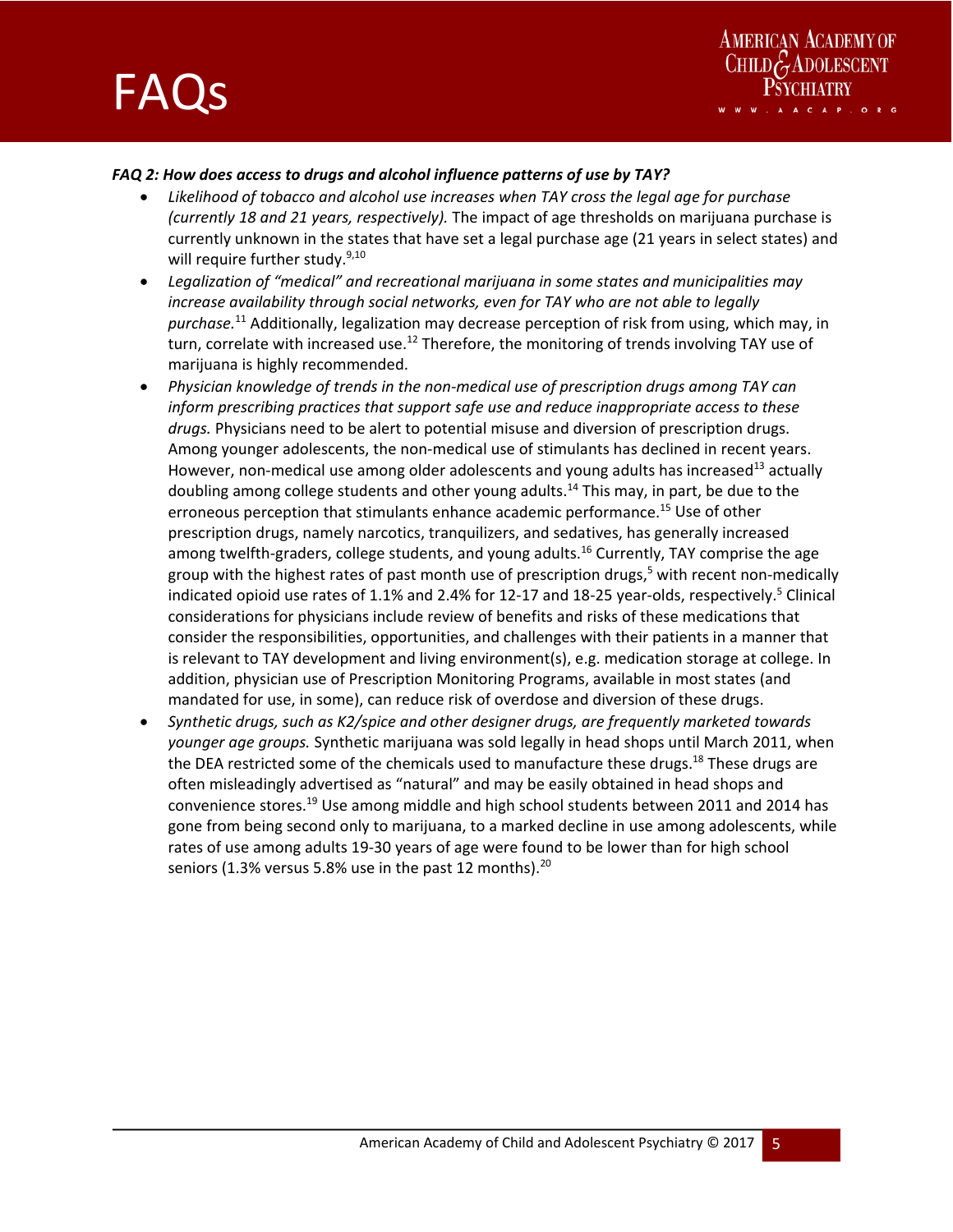



### *FAQ 3: What do we know about SUDs and specific mental health disorders in TAY?*

- *Mental health disorders commonly co‐occur with SUDs.* Many comorbid disorders have symptoms that predispose to substance use and drive continued use, such as negative affect, decreased inhibition, or increased reward responsiveness.<sup>10,21</sup>
- *Substance use and mental health treatment should be integrated.* Integration is important because the co-occurrence of substance use disorders and mental health disorders is very common, substance use is likely to worsen the severity and negatively impact recovery from mental health disorders, and mental health disorders are likely to complicate recovery from substance use.  $22-24$  In some situations, treatment steps may need to be sequenced. For example, reduction or cessation of the drug of use may need to precede medication management of the mental health disorder when adverse interactions between the psychiatric medication and the substance of use are of significant concern.<sup>25</sup>
- *ADHD has been found to be a risk‐factor for tobacco and cannabis use in adolescence, 26 and young adults with ADHD have more difficulty achieving remission from substance use disorders. <sup>27</sup>* TAY with ADHD and substance use are more likely to experience mood changes, blackouts, drug cravings, and difficulty resisting use.<sup>28</sup>
- *Major Depression is associated with substance use in TAY,29‐31 and can be a direct consequence of substance use as is observed among cocaine users.*32,33 In a longitudinal study of TAY, major depression at age 17 predicted SUDs in follow-ups through age  $24<sup>34</sup>$  and negative affect has been associated with increased risk for substance use in young TAY.<sup>35</sup> Individuals who reported any use of cannabis were found to be at 1.7 times greater risk of developing major depression.<sup>36</sup> An association between cannabis use and subsequent depression has been observed. $37-39$ Alcohol and opioids are also both associated with an increased risk for depression.<sup>40,41</sup>
- *Bipolar Disorder is associated with a high rate of substance use.* Approximately 32% of youth with bipolar disorder develop a substance use disorder within an average of 2.7 years from the initial diagnosis of bipolar disorder.<sup>42</sup> Cannabis use may lower the age of onset of bipolar disorder and is associated with more lifetime suicide attempts in individuals with bipolar disorder in a dose-dependent fashion.<sup>43,44</sup> Individuals with bipolar disorder may have behavioral inhibition resulting in more involvement with pleasurable activities, including substance use.<sup>45</sup> In addition, substance use often interferes with the ability of the individual to take medications,<sup>46</sup> follow social rhythms, obtain insight, and cooperate with supports. Substances can trigger manic episodes through direct pharmacologic actions.<sup>47</sup>
- *Anxiety disorders are associated with alcohol use disorders and probably other substance use disorders.*31 Social Anxiety Disorder has been associated with cannabis use48 and alcohol use disorder and predicts the onset of alcohol use disorders in TAY. 49,50
- *Prospective studies show that individuals who use cannabis heavily during adolescence carry an increased risk of developing psychosis and schizophrenia.*51‐55 When a patient develops psychotic symptoms, it can be useful to attempt to differentiate between substance-induced psychosis as opposed to a primary psychotic disorder. A number of clinical features may distinguish cannabis‐ induced psychosis from schizophrenia without cannabis use, such as an abrupt mode of onset,<sup>56</sup> relatively less family history, higher cognitive abilities, better premorbid functioning, and more positive symptoms.57
- *The risk of suicide and violence toward others increases with substance use; the presence of co‐ occurring mental health disorders may further increase this risk.58* Initial and ongoing risk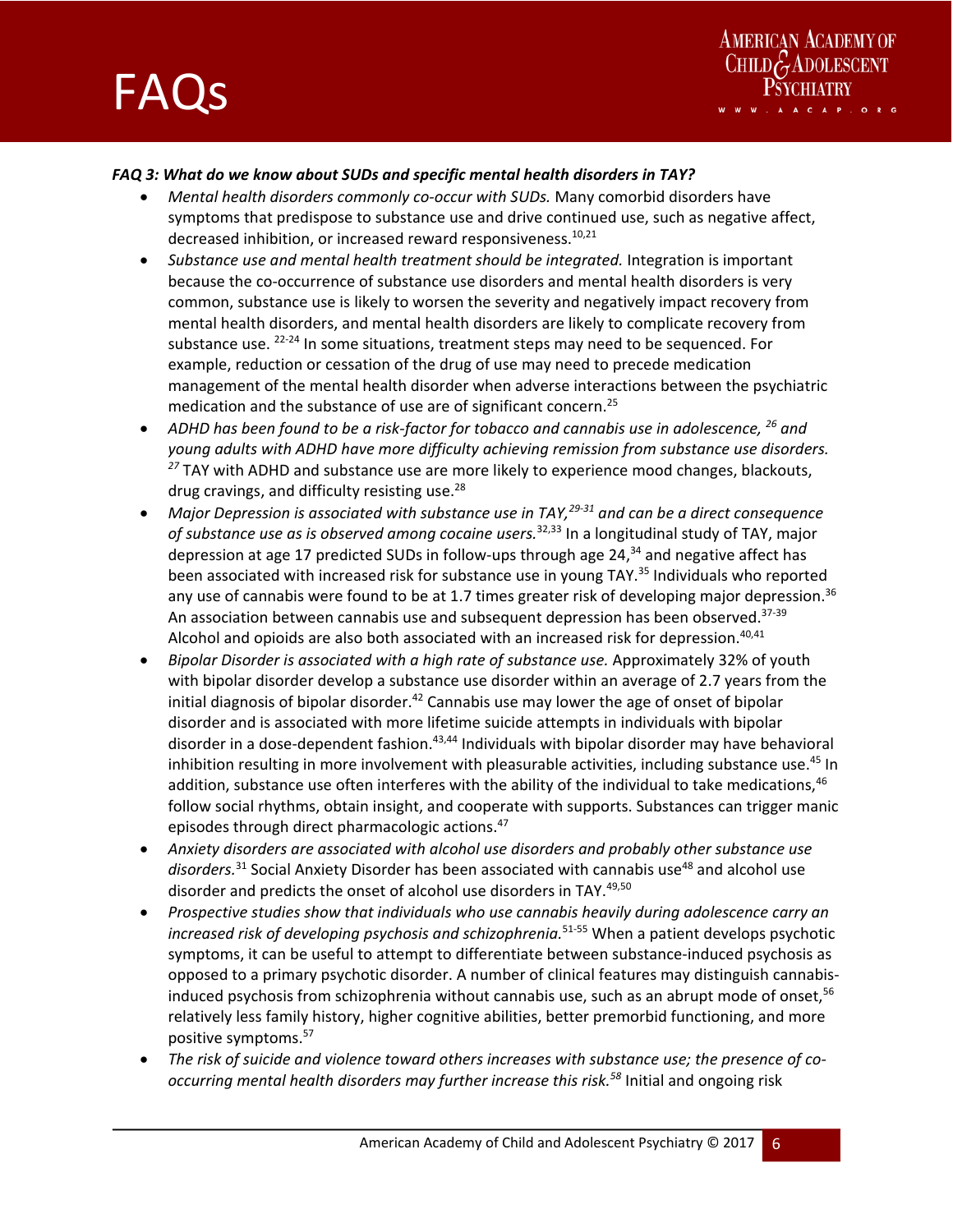



assessment and appropriate treatment to reduce risk is essential to the care of TAY with substance use disorders.

#### *FAQ 4: How do traumatic experiences and PTSD impact substance use in TAY?*

and the state of the state of the state of the state of the state of the

- *Posttraumatic stress disorder (PTSD) and experiences of physical and sexual abuse are more common in youth with substance use disorders than in the general population.*59,60 While PTSD has a robust association with substance use, the nature of the association is complex.<sup>61</sup> TAY may be more likely to use substances to cope with the effects of trauma and comorbid affect dysregulation. Some studies with TAY find that substance use often precedes trauma<sup>62,63</sup> with substance use increasing risky behaviors and impairing ability to engage in protective behaviors. In addition, abuse and neglect is more likely to occur in families with SUD, and TAY from these families may have both genetic and psychosocial risk for developing SUD, PTSD, and other trauma-related mental health disorders.<sup>64</sup>
- *Trauma‐informed treatment models, screening instruments, and provider training are important for enhancing engagement and treatment outcomes.* Resources such as those available through SAMHSA can be useful for clinicians working with TAY with SUD and trauma.<sup>65</sup>
- *The evidence base for psychosocial treatments for TAY with SUD and PTSD is limited, and a number of studies have largely enrolled younger adolescents or older adults.* One example, Seeking Safety, a 25‐session intervention involving psychoeducation, cognitive‐behavioral therapy, and case management, resulted in initial improvement in substance use behaviors and trauma‐related symptoms compared to treatment as usual, but these differences were not sustained at three-month follow-up (mean study population was 16 years old).<sup>66</sup> Risk Reduction through Family Therapy (study population ages 13‐17) and Trauma Systems Therapy (study population ages 5‐21) are two modalities that have been studied in pilot programs and have integrated other evidence‐based treatments, but Trauma Systems Therapy has not shown a reduction in substance use.<sup>67</sup> While mostly studied in younger age groups, these interventions may potentially benefit the young adult population. More treatment research is needed to better serve this high‐risk population.

#### *FAQ 5: What are some special considerations for specific TAY subpopulations?*

- *Developmental Disabilities:* Conflicting evidence exists regarding the prevalence of substance use disorders among persons with intellectual disability (ID), with some studies indicating a higher risk for the development of SUDs compared to the general population,<sup>68</sup> and other studies indicating a lower risk at least among adults with ID.<sup>69</sup> Evidence exists, however, that individuals with ID may be at higher risk of substance-related problems in the context of SUDs and have decreased access to care compared to the general population. $69-71$
- *Juvenile Justice system:* TAY in the juvenile justice system are at increased risk for substance use and may have entered the legal system as a result of this use. While the cited rates of substance use in the juvenile justice population vary, estimates find the rates to be highly prevalent, ranging from 25 to  $67\%$ .<sup>72</sup> The rate of drug involvement increases in the adult justice population,<sup>73</sup> and treatment of substance use disorders during and after prison has been identified as a significant need.<sup>74</sup> TAY can be involved in both juvenile justice and the adult justice systems. States can extend juvenile jurisdiction up to age 24 in some states.<sup>75</sup> The juvenile justice system has evolved since the 1990s to increase youth opportunities for rehabilitation and treatment.<sup>76</sup> "Drug courts" have been developed as an alternative to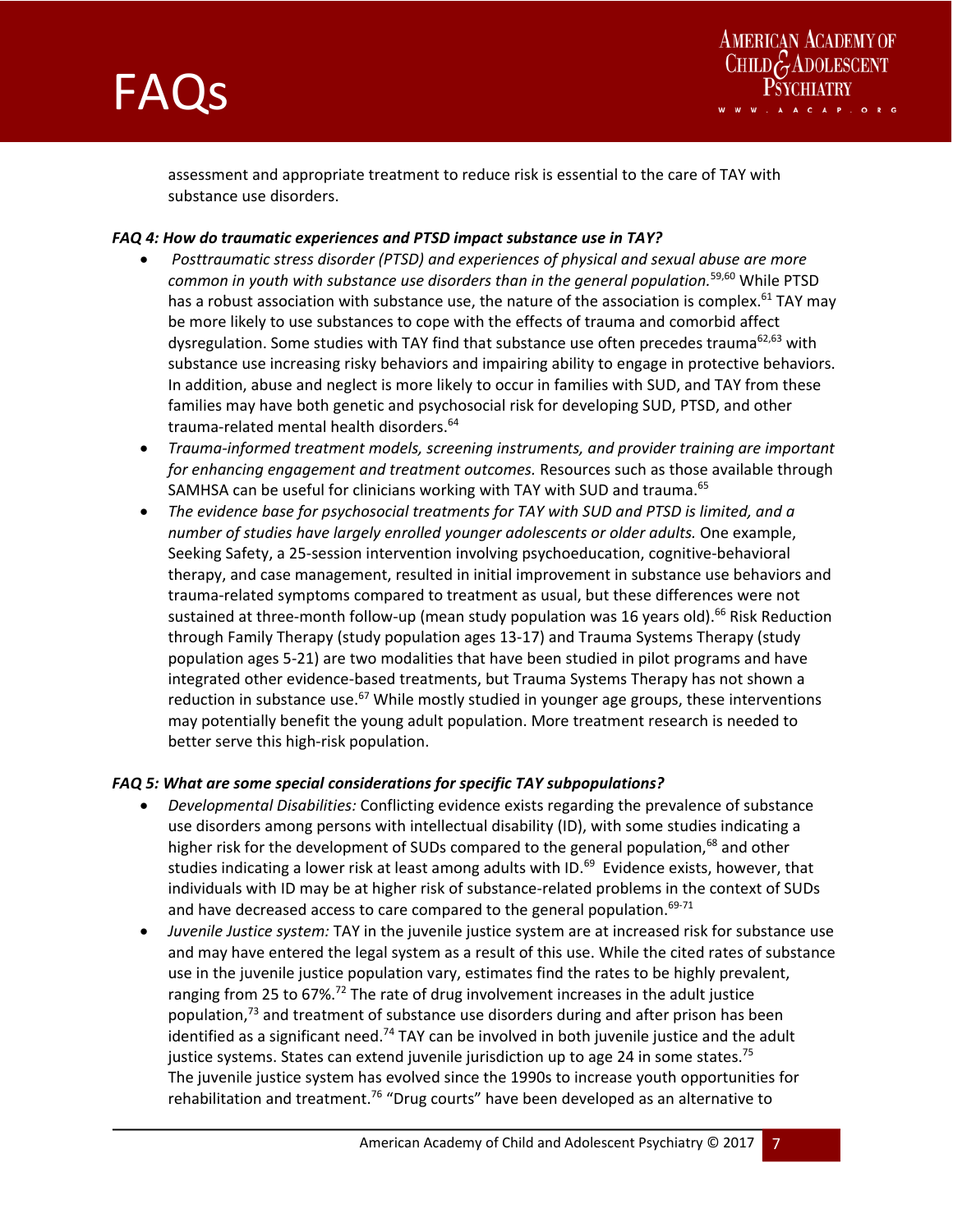and the state of the state of the state of the state of the state of the

AMERICAN ACADEMY OF<br>CHILDGADOLESCENT

incarceration for substance‐involved adolescents and adults. These courts might lead to a variety of outcomes including detoxification programs, inpatient facilities, outpatient therapy and self-help groups, among others.<sup>77</sup> Another juvenile court option available to parents in some jurisdictions is the filing of a "child in need of services" or "child requiring assistance" for adolescents up to age 18, to support treatment referral and attendance.<sup>78</sup> These external motivations for treatment may be critical for TAY who do not have the insight or internal motivations to engage in treatment. In fact, even if youth do not wish to enter treatment, many will still benefit from treatment.<sup>79</sup>

- *Homeless/Runaway Youth:* In a large study of homeless and runaway youth ages 16‐19 sampled from shelters and the street in eight cities in the Midwest, 60.5% met criteria for lifetime substance use disorder.<sup>80</sup> Among those with a substance use disorder, 93% met criteria for at least one other mental disorder, suggesting very high rates of comorbidity.<sup>80</sup> Despite the high burden of illness, rates of service use in this population vary, and few treatment studies have targeted homeless youth. In one study, only 38.2% of homeless youth who screened positive for drug dependence reported that they needed help, and of these, only 43.1% sought help.<sup>81</sup> Service delivery factors identified in qualitative studies include youth motivation, support, the quality of the therapeutic relationship, flexibility and comprehensiveness of services, availability of harm-reduction services, stigma, and accessibility.<sup>82</sup>
- *Lesbian, Gay, Bisexual, and Transgender (LGBT):* Several studies have documented the high rates of substance use among sexual-minority youth.<sup>83-85</sup> A meta-analysis done by Marshal et al found that the odds of substance use among LGBT youth was 190% higher than for heterosexual youth with the highest rates within bisexual and female subpopulations.<sup>86</sup> Factors driving these higher use rates include normality of substance use within some LGBT communities, participation in social activities centered on alcohol and drug use (e.g., bars, clubs, and circuit parties), and stress from prejudice and discriminatory practices.<sup>87</sup> The National LGBT Resource Center is one source for training and materials to support cultural competency to enhance care within this population.88
- *Youth in Foster Care:* TAY comprise about 16% of the approximately 428,000 children and youth in the US foster care system.<sup>89</sup> Lifetime rates for use of drugs other than marijuana, such as opiates, crack/cocaine, hallucinogens, and amphetamines, were higher for youth in foster care. Youth formerly in the foster care system have high rates of substance use disorders.<sup>90</sup> A study of homeless young adults in Philadelphia who were previously involved in the foster care system revealed that many did not admit to substance use while in foster care due to concern about removal from placement.<sup>91,92</sup> This finding suggests a need for clinicians working with this population to have a heightened sensitivity to under-reporting of substance use and to identify strategies to support trust and safety in treatment relationships.
- *College students:* According to the 2015 Monitoring the Future Study, heavy drinking rates remain a concern on college campuses with students reporting a past 2‐week binge drinking rate of 31.9% (compared to 23.7% in non-college peers). However, the daily marijuana use rate (4.6%) has surpassed daily alcohol use rates and has tripled since 1994 (1.8%). Cigarette smoking rates are lower in non-college peers (11.3% past month and 23.5%, respectively), but are still unacceptably high.<sup>17</sup> Privacy and confidentiality laws pertinent to this population are fairly complex, involving the Health Insurance Portability and Accountability Act (HIPAA), the Family Education Rights and Privacy Act (FERPA), and other state and federal regulations regarding mental health and substance use (see also FAQ #6). The American Disabilities Act of 1990 and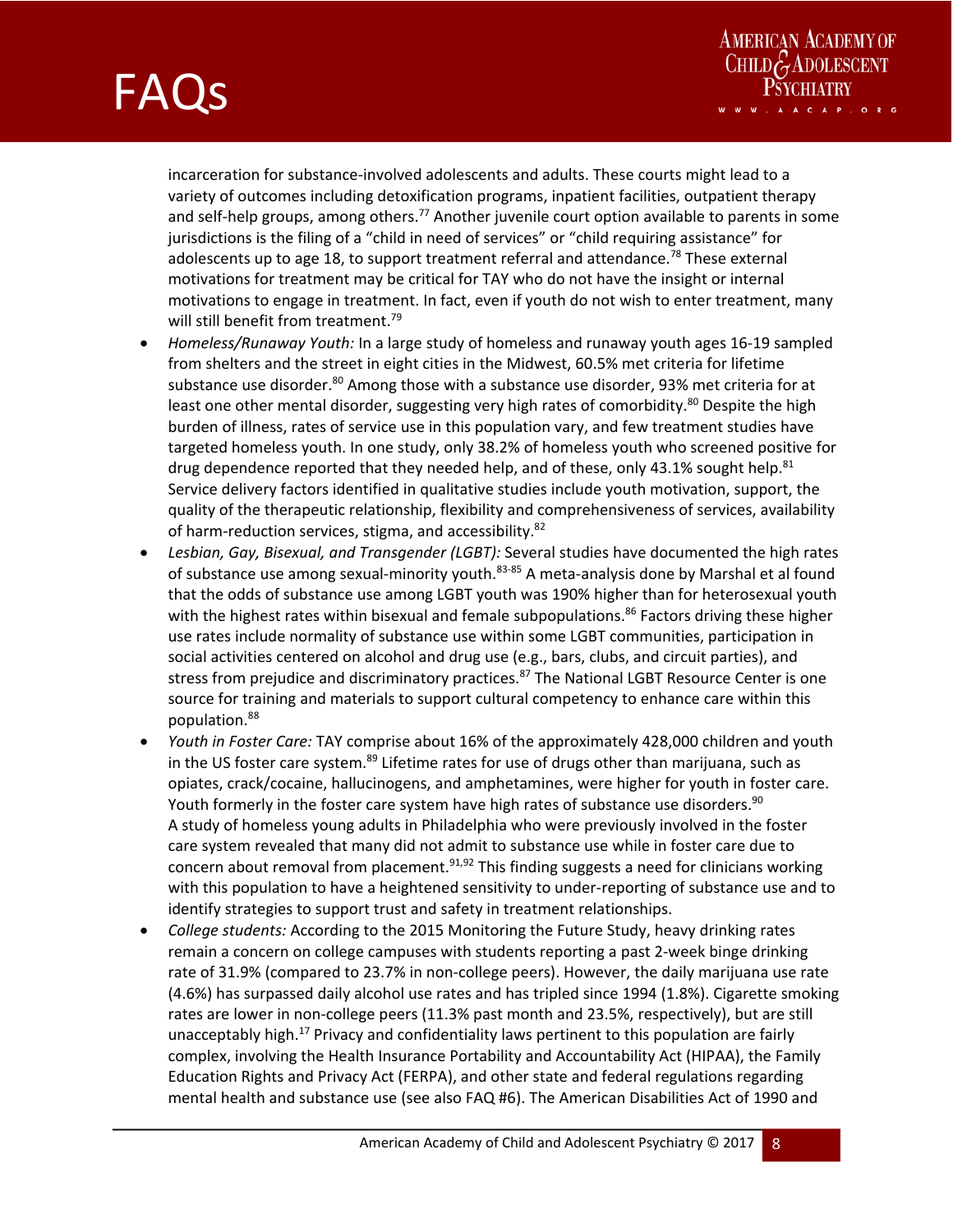



other disability laws are also relevant to privacy and service provision in this population. The Jed Foundation has developed a helpful resource on these laws.<sup>93</sup>

- *Military:* More than 43% of active duty members of the military are 25 years of age or younger.<sup>94</sup> Substance use patterns in the U.S. military among 18‐25 year‐olds differ from that in the civilian population. The rates of heavy drinking among this age group (5.9‐14.3%) were significantly higher than rates among a similar age group in the civilian population (2.5-6.9%).<sup>95,96</sup> In contrast, 18-25 year-olds in the military had lower rates ( $\sim$ 1.2%) of abusing prescription drugs compared to the similar age range in the civilian population ( $^{\sim}$ 15.2%).<sup>95,96</sup> The military and other government agencies such as the National Institute on Drug Abuse (NIDA), have instituted a number of interventions, including treatment programs and awareness campaigns to reduce substance use, particularly alcohol abuse considering the military culture of heavy drinking.95,97,98 Military programs that include religious and spiritual components may be particularly useful to reduce substance abuse among personnel.<sup>95</sup>
- *TAY with Chronic Medical Problems:* Many clinicians working with TAY with chronic disease hypothesize that attitudes related to the burden of disease may increase substance use, such as a decreased expectation for a healthy life, a desire to "fit in" with peers who are not burdened with chronic disease, and a desire to "forget" and "just have fun." Some studies have found similar or lower rates of risky behaviors in youth with chronic medical illnesses such as cystic fibrosis, sickle cell disease, and epilepsy as compared to similar youth without medical illnesses. $99,100$  Of note, when substance use exists for these and other youth with chronic medical illness, health outcomes may be adversely affected.

One study of youth with Type I Diabetes mellitus and substance use observed worse glycemic control.<sup>101</sup> For youth with asthma, drug abuse has been shown to accelerate the decline in lung function and to increase numbers of life‐threatening asthma attacks, and greater asthma mortality.102

- *Due to high risk behaviors, TAY with SUDs are also at higher risk for various chronic diseases, such as the human immunodeficiency virus (HIV), hepatitis C (HCV), and other sexually transmitted infections (STIs).* TAY with chronic illnesses have lower rates of engagement in treatment and adherence to treatment.<sup>103-105</sup> In some states, while hepatitis C rates in the general population have declined, these infections have been noted to be increased among TAY.106 Special attention should be paid to prevention, screening, and treatment engagement for HIV, HCV and other sexually transmitted diseases among TAY with SUDs.
- *Substance use at any level, even occasional use, increases the risk of injury.*107,108 This highlights the importance of screening and integration of care needs for the sequelae of injury. In particular, traumatic brain injury (TBI) may result in cognitive and emotional impairment that may complicate treatment and sustained recovery. Screening for TBI with appropriate neurocognitive assessment and rehabilitation may be a critical component of an integrated care plan and is ideally incorporated within systems of care for TAY with SUD.
- *Substance use rates are higher among pregnant TAY than among older pregnant women.*  Studies have found that the use of a systems of care approach can help prevent and reduce adverse effects of substance use to mother and offspring*. <sup>109</sup>* Women who use drugs are more likely to suffer complications during pregnancy and delivery, for example, tobacco use is associated with higher risk of placenta previa and abruption.<sup>110</sup> Offspring of mothers who used substances in pregnancy are at significant risk for short and long term effects, including impaired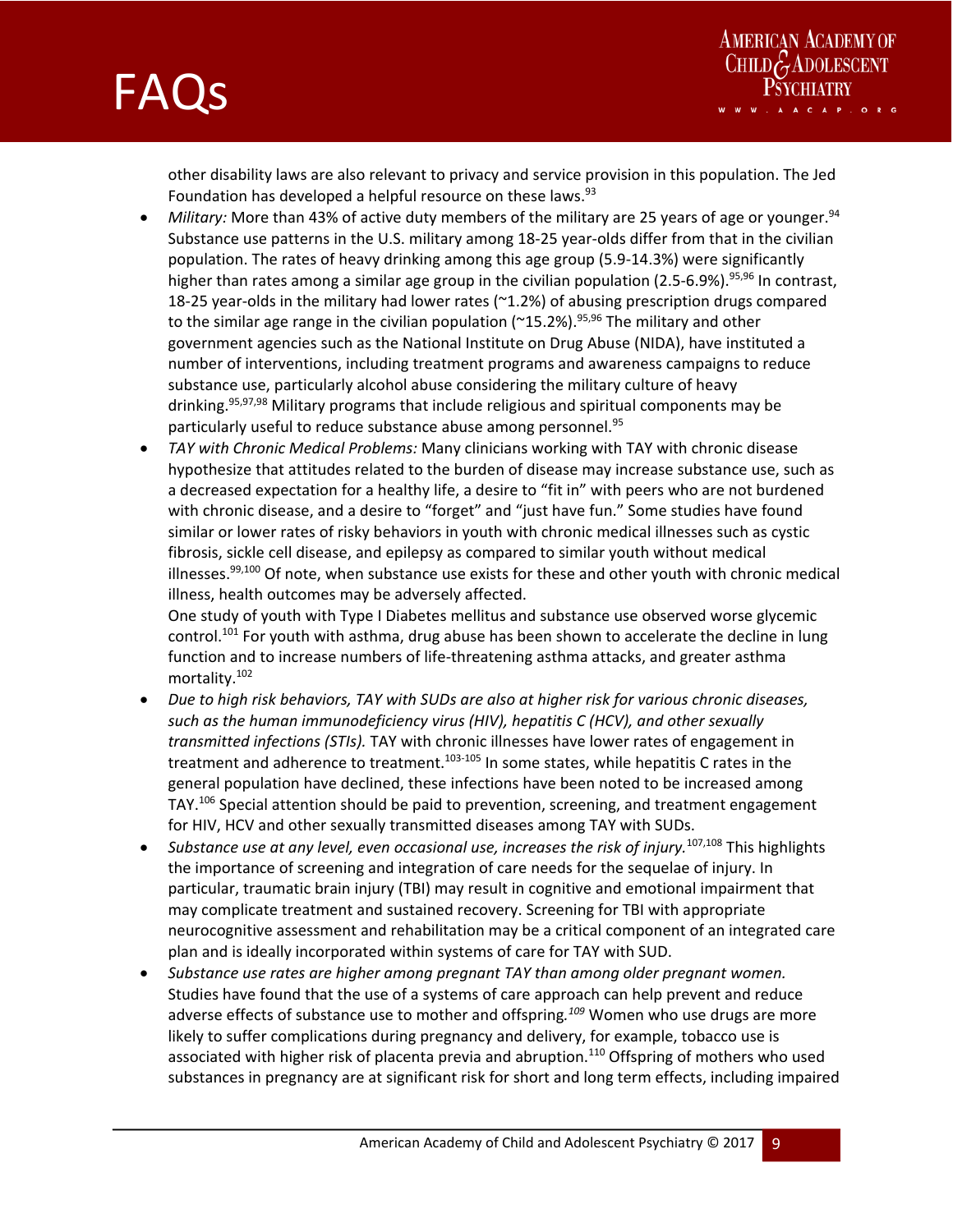



fetal and postnatal growth, neonatal withdrawal symptoms, abnormal neurobehavioral development, and Fetal Alcohol Spectrum Disorders (FASD).<sup>111</sup>

 *All TAY with substance use disorders deserve attention to preventive and routine medical and dental care and unmet needs are important to identify and address.* In addition to general health screening, systems of care should identify opportunities to address wellness behaviors, such as healthy eating and physical activity that are often established during the TAY years, and are critical to preventing cardiovascular and other chronic disease in later years.112 A systems of care approach recognizes that TAY with SUD are typically involved with multiple service systems. Striving to actively communicate and integrate services and to support TAY involvement in this process facilitates TAY empowerment, mentioned in more detail under FAQ #8.

#### *FAQ 6: What are the laws about treatment planning and confidentiality when TAY turn 18?*

- *In almost all circumstances, clinicians are required to obtain consent to speak with parents, guardians, and other family members when youth turn 18.* Federal law generally requires that any federally assisted drug and alcohol treatment program obtain written consent before disclosing any treatment information. $113-115$  Confidentiality laws vary by state with some states providing broader access to health information than others, especially for minors.<sup>114-116</sup> Details on the variability of the laws are beyond the scope of this review, and it is recommended that treatment providers seek legal advice should any questions about confidentiality arise. While adolescents may legally consent to substance use treatment in many states, the decision to involve family is often a critical one, and may be beneficial to the adolescent. $117$
- *Several legislative initiatives have sought to clarify confidentiality laws to allow parents access to information about their child of TAY age,* such as aspects of H.R. 2646 (114<sup>th</sup> Congress), "Helping Families in Mental Health Crisis Act of 2015," as introduced, amended, and subsequently enacted as part of a larger measure.<sup>118</sup> The extent to which the youth's confidentiality should be upheld remains controversial, 119 and CAPs serving TAY will need to monitor developments in this area.
- *When clinicians have the opportunity to work with youth before they turn 18, preemptive discussions about confidentiality, treatment planning, and parental involvement can be very helpful with the negotiation of new roles and expectations for communication and decision‐ making.* Both youth and parents should be educated about confidentiality laws and about benefits of continued parent involvement. More information and resources on confidentiality issues can be found on SAMHSA's website: http://www.integration.samhsa.gov/operationsadministration/confidentiality.

#### *FAQ 7: What is the family's role in the treatment of TAY?*

- *TAY with SUD may benefit from variable degrees of family involvement.* TAY may be in a variety of stages of separation and individuation from their parents. Some TAY actively involve parents in their treatment well into their twenties, some struggle with decisions about when to involve parents, while others have achieved a high level of independence at an early age.<sup>120</sup> Furthermore, families vary considerably in how much they support recovery, and these factors should be assessed and considered in treatment decisions.
- *Family‐based treatment may result in better outcomes.* Multiple treatment models have demonstrated effectiveness with younger TAY and may be relevant for older TAY (see FAQ #10). These models include Multidimensional Family Therapy (MDFT), Brief Strategic Family Therapy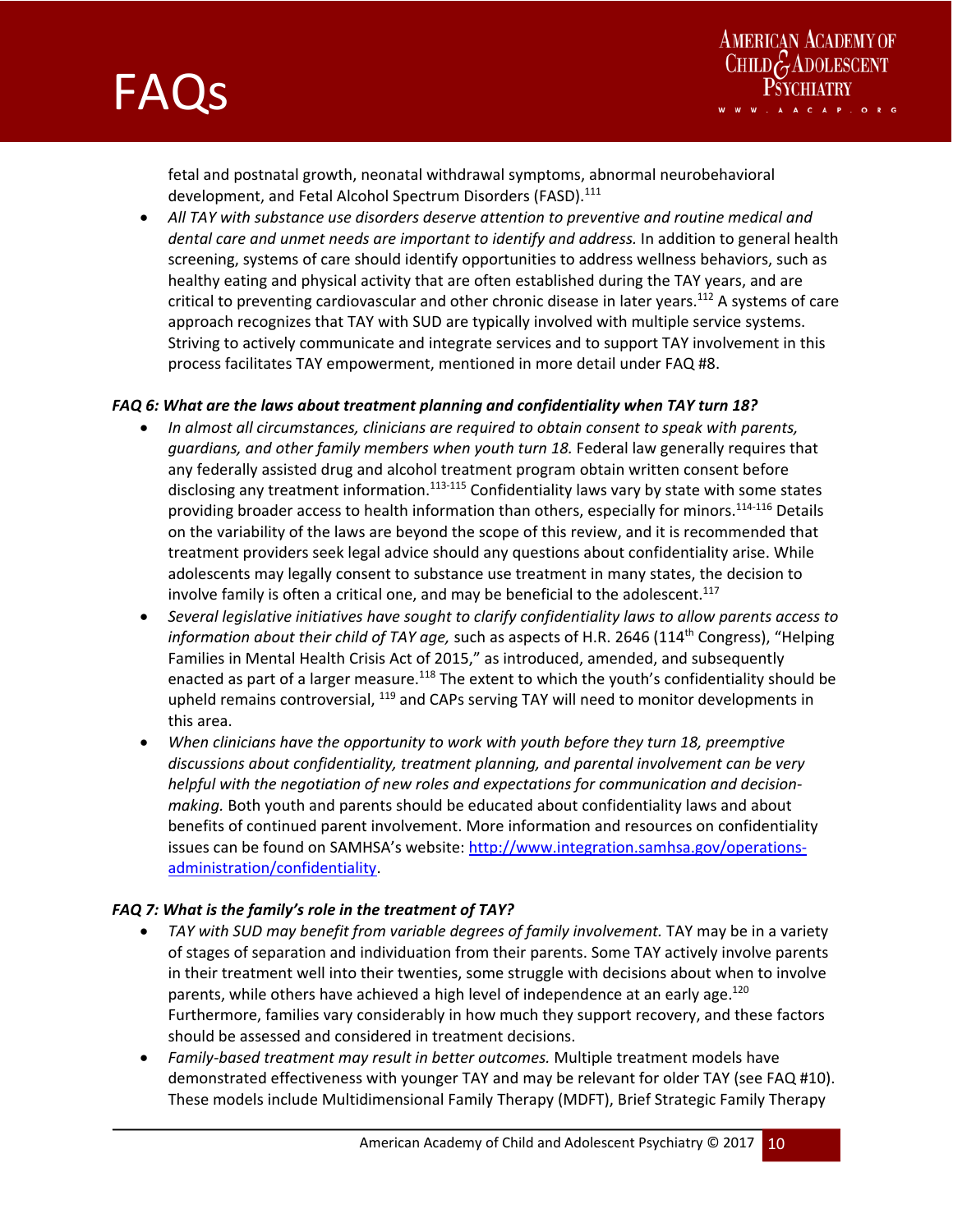and the state of the state of the state of the state of the state of the



(BFST), Multi‐Systemic Therapy (MST), Family Behavior Therapy (FBT) and Functional Family Therapy (FFT).<sup>121</sup> Contingency management strategies have proven effective with treatment of both adolescents and adults, and family members may have important roles in implementation of these.121,122

- *Youth and families may benefit from a discussion about the rationale for including the family versus allowing the youth to independently engage in treatment.* Clinicians can assist TAY who are not accompanied by parents with identifying pros and cons of family involvement for their unique situation, using evidence‐based assessment tools and treatment plans to guide the discussion. Parents who present without the TAY can be offered information about substance use and treatment, as well as guidance about ways to support TAY engagement in treatment and recovery. Parents may be screened for substance use and offered services for addressing any problems that are identified.
- *Being prepared for challenges in balancing confidentiality needs of youth with parents' wishes to be actively involved can be helpful in treating TAY with SUDs.* Recognizing the potential for stigma and other negative consequences of disclosing substance use- related behaviors, clinicians may appropriately be concerned about loss of TAY trust and engagement when information is shared with parents, even with TAY permission. On the other hand, concerned, caring parents can be powerful treatment allies and advocates. Clinicians may need considerable skill to address these issues without the TAY feeling alienated or coerced. Avoidance of "all or nothing" parental involvement may be helpful. For example, youth may request confidentiality about specific content of therapy sessions but simultaneously permit informing parents about attendance or involving parents when pre‐determined safety thresholds have been crossed.
- *Substance use disrupts the healthy development of the family and of the individual family members, and the recovery from substance use is best supported when substance use by other family members is addressed, whether that person is a parent, sibling, or the TAY's spouse or partner.* While many TAY live with parents well into their twenties, others are establishing traditional or non‐traditional families of their own, through marriage or partnerships, with or without young children. Unless clinically contraindicated due to domestic violence or other concerns, couples or family therapy may be valuable to treatment. Behavioral couple or family therapy (BCT/BFT) is empirically supported for young (and older) adults, reducing substance use and improving family relationships.<sup>123</sup> When children are involved, screening and monitoring for abuse and neglect is important, and even in the absence of abuse or neglect, therapy focusing on parent‐child relationships may support healthy child development and the sustained recovery of TAY patients.

#### *FAQ 8: How can services better engage TAY to enter and to stay in treatment?*

- *A systems of care approach underscores the importance of a commitment to delivering strengths‐based, culturally competent services that are appropriately flexible to the individual TAY and his or her circumstances.* Given the nature of SUDs, systems should anticipate challenges to a strengths‐based approach and plan strategies that support engagement. As an example, relapse to substance use can be framed as an opportunity for learning and recommitting to treatment rather than disconnecting from care.
- *Engagement in services is a major challenge for TAYs for multiple reasons*. These include a potential desire to be independent from services that have previously been imposed by adults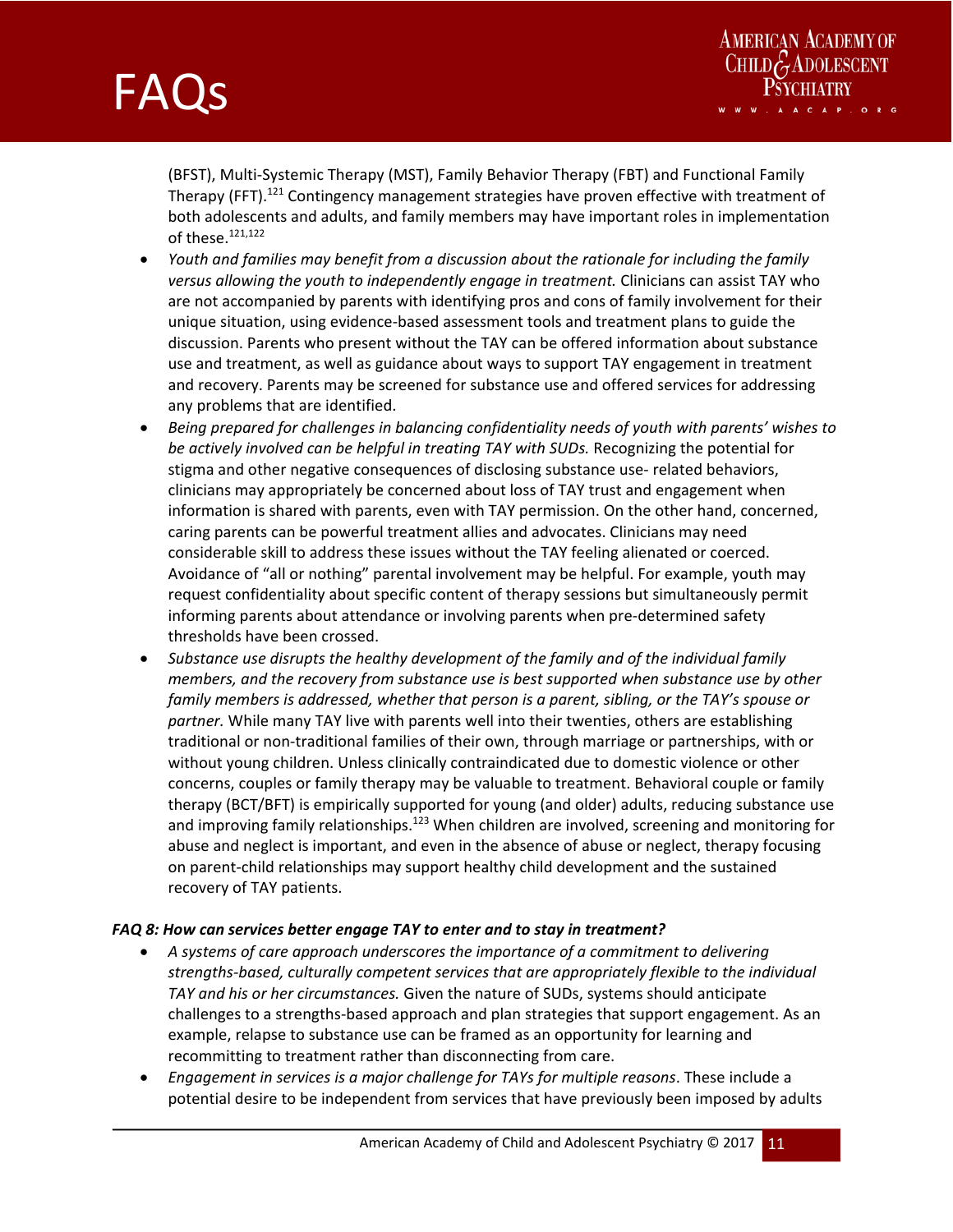



or parents, fewer negative physical consequences of addiction in adolescence and young adulthood, and social beliefs that may accept use as normative (e.g. perception of binge drinking as typical TAY behavior).

- *Motivational Interviewing (MI)* is one approach for treatment engagement that has been extensively studied and found useful with adolescents and young adults with SUD.<sup>124</sup> Described as "a form of a collaborative conversation for enhancing a person's own motivation and commitment to change," MI recognizes ambivalence as common and normal, and not a sign of pathology.<sup>125</sup> MI-trained counselors attend carefully to change language and use specific skills to explore and strengthen a person's reasons for change. The counselor's attitude of acceptance and compassion are considered critical to successful MI conversations. While many elements of MI may seem intuitive and easy for clinicians, training and supervision are important for effective use of MI.
- *TAY are more likely to engage in services when they feel empowered. Consistent with systems of care principles, one way to increase empowerment is to include youth in treatment programming.*126,127 Several model programs, such as Australia's Headspace program (http://www.headspace.org.au) have effectively incorporated youth preferences in service provision. Other youth voice organizations, such as Youth M.O.V.E. (http://www.youthmovenational.org), Let's Erase the Stigma (http://www.lets.org), Minding your Mind (http://www.mindingyourmind.org), Active Minds (http://www.activeminds.org) and others encourage treatment by normalizing behavioral health among TAY. These efforts reduce stigma and educate other youth about behavioral health. In addition, peer support, such as certified peer specialists are increasingly utilized and are now billable in several states, including Georgia and Massachusetts.<sup>128</sup>

#### *FAQ 9: Are specific screening and assessment tools available for use with TAY?*

- *While there is evidence that screening followed by brief interventions can help address TAY substance use, there are few systematically evaluated standards in this population.* Among the tools with support are the Alcohol Use Disorders Identification Test (AUDIT), the Alcohol, Smoking and Substance Involvement Screening Test (ASSIST) and the Substance Abuse Subtle Screening Inventory (SASSI) which includes a form for adolescents and a separate one for young adults. For additional screening information, see SAMHSA's website: http://www.integration.samhsa.gov/clinical‐practice/sbirt/screening. Many college‐based interventions use the Screening, Brief Intervention, and Referral (SBIRT) model which is also appropriate for use in health care settings. $129$
- *The Global Appraisal of Individual Needs (GAIN) is a set of screening, biopsychosocial assessment, and follow‐up measures that spans adolescence through adulthood. It is appropriate for TAY in a variety of clinical and community settings (e.g. mental health, employee assistance, drug court) and is available in paper‐pencil and computer assisted forms.* Psychometric, licensing and training information can be found at the GAIN Coordinating Center (http://gaincc.org/).
- *The American Society of Addiction Medicine Criteria is a commonly accepted, strengths‐ based guideline for level of placement for treatment based on clinical needs.* The criteria are appropriate across the TAY age range with treatment plans adapted for adolescents and for adults. Assessment for placement level is based on six dimensions: 1) acute intoxication/withdrawal potential; 2) biomedical conditions and complications; 3) emotional,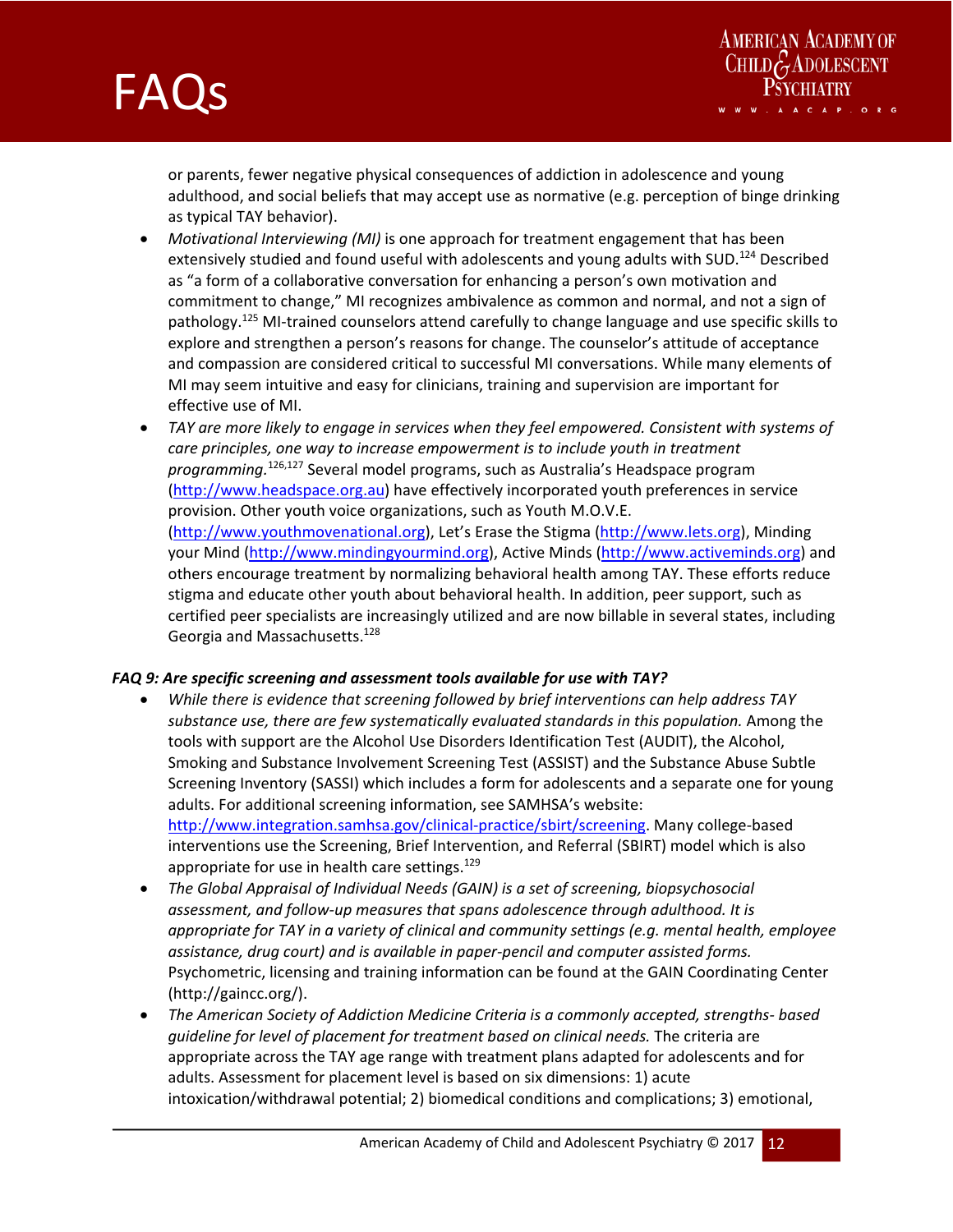



behavioral, or cognitive conditions and complications; 4) readiness to change; 5) relapse, continued use or continued problem potential; and 6) the recovery environment.

#### **FAQ 10: What psychosocial treatments have evidence for effectiveness with TAY with SUD?**

- *Familiarity with the principles of Evidence‐Based Medicine and Shared Decision Making will assist systems of care with the selection of psychosocial treatments.* At the time this document was written, the following treatments are considered evidence-based. For additional details regarding general clinical guidelines for treating adolescents, the reader can refer to the AACAP practice principles.<sup>130</sup> For adult practice guidelines, the reader can refer to the American Psychiatric Association substance use disorder practice guidelines.<sup>131</sup> SAMHSA's Evidence-Based Practice web guide is another useful resource (http://www.samhsa.gov/ebp‐web‐guide).
- *Cognitive Behavioral Therapy (CBT) is well‐established in the treatment of substance use disorders in adults, and combined with motivational enhancement therapy (MET), has been studied in adolescents and younger TAY (MET‐CBT).*<sup>132</sup> MET‐CBT can be used in individual and group therapy. Training is important to effective delivery of MET‐CBT; trainers and treatment manual resources may be found on SAMHSA's National Registry for Evidence‐Based Programs and Practices website.<sup>133</sup> Technical strategies used in CBT include functional analysis of attitudes, behaviors, and skills relevant to substance use and abstinence; identification and management of triggers for use; consequences for using and refraining from use; self‐ monitoring of feelings, thoughts, and behaviors; and development of activities that are incompatible with drug use. Motivational enhancement therapy, such as motivational interviewing (MI) (described in FAQ #9), is used to engage and maintain a collaborative relationship between therapists and patients. $124$
- *Contingency management (CM) is effective for treatment of substance use disorders of adolescents and adults.*134 CM provides immediate and tangible rewards to reinforce objectively determined abstinence and other behaviors that support abstinence such as treatment attendance, and it may be combined with other evidence‐based treatment modalities. Additional information may be found on the SAMHSA website.<sup>133</sup>
- *The Adolescent Community Reinforcement Approach (A‐CRA), studied in the Cannabis Youth Treatment study with younger TAY, uses a formal assessment process, including a self‐ assessment component, to identify determinants of substance use behavior and pro‐social behavior.*135 Based on this assessment, specific therapeutic procedures are selected to support abstinence. These procedures may include work on problem‐solving skills, anger management, job-seeking skills, increasing pro-social recreational activities, and caregiver communication. Provider training typically includes an initial 4‐day commitment, followed by supervision, and further information is available on the SAMHSA website.<sup>133</sup>
- *Brief Alcohol Screening and Intervention for College Students (BASICS),* specifically designed for TAY, combines personalized feedback about drinking behaviors with motivational interviewing techniques to explore and promote commitment to change. It also offers strategies and problem-solving techniques to help students decrease risky drinking.<sup>136</sup> Similar brief interventions using MI have been extended to cigarette and marijuana use.<sup>137-139</sup> Social norms feedback is another brief intervention used for alcohol misuse on campus.140
- *A number of family therapy models have been tested with adolescents and may be useful when working with older TAY and their families.* These models include Brief Strategic Therapy, Family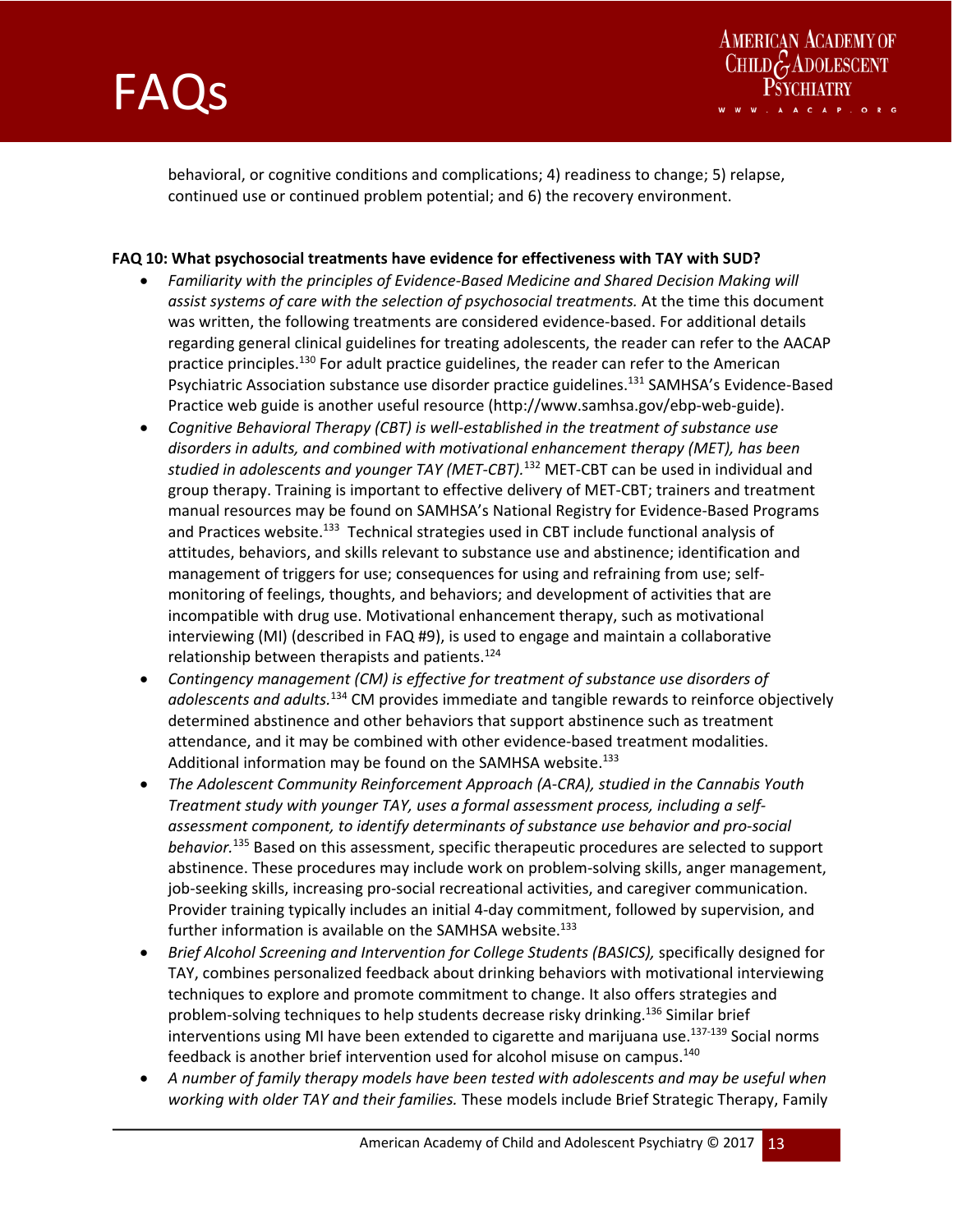and the state of the state of the state of the state of the state of the



Behavior Therapy, Functional Family Therapy, Multidimensional Family Therapy, and Multisystemic Therapy.<sup>121</sup> Common treatment targets include communication between family members, quality of the relationships between family members, supervision and monitoring of behavior, the interface of the family with other systems, and substance use of family members.<sup>121</sup>

- *Mutual help organizations (MHO) are free, peer‐led resources that may be readily accessible in many communities.* Twelve‐step MHOs, such as Alcoholics Anonymous (AA) and Narcotics Anonymous (NA), are the largest and most studied of the MHO.<sup>141</sup> These programs are abstinence‐oriented and encourage participants to work through a series of 12 steps to facilitate personal and spiritual growth as part of recovery. Some aspects of MHOs may be problematic for some TAY, such as limited participation of peers in local groups or potential conflicts with the developmental task of achieving independence, e.g. the admission of powerlessness. A secular variant of a MHO, Self‐Management and Recovery Training (SMART Recovery), incorporates cognitive-behavioral principles and is increasingly available nationally.<sup>141</sup>
- *Research specifically assessing TAY participation in MHO is limited but has shown that attendance and active involvement (e.g. having a sponsor, working steps, socializing with other members) are associated with improved SUD outcomes following residential SUD treatment.*<sup>142</sup> In one TAY‐specific study, patients with co‐occurring disorders appear to attend and become actively involved at similar rates to their SUD‐only peers during the first year after residential SUD treatment and those actively involved at the highest levels in 12‐step MHOs had abstinence rates similar to those with SUD-only.<sup>143</sup>
- *The evolution of Therapeutic Communities (TCs) has increasingly incorporated medication‐ assisted therapy for SUDs as well as comprehensive mental health treatment.144* TCs arose from a mutual self‐help movement, offering long‐term residential treatments focusing on lifestyle changes as well as abstinence, often led by peers in recovery, but over time incorporating professionals who may or may not be in recovery themselves. Outcome studies are generally positive in terms of substance use and mental health concerns.<sup>145-147</sup>
- *Recovery communities for TAY, such as recovery high schools and recovery dormitories, are intended to provide an environment that supports drug‐free living through peer and professional support.* While relatively few in number, and minimally studied, these communities are reasonable to consider for TAY who are at high risk for relapse after initial inpatient and/or traditional residential treatment. Providers considering recommending these communities to patients may want to inquire about staffing, support services, policies and procedures for managing clinical crises; attitudes about psychiatric medications and other mental health treatment; and outcome evaluations, both positive, and potential negative effects. The Association of Recovery in Higher Education (www.collegiaterecovery.org) is one source for additional information about college programs.

### **FAQ 11: Do medications to assist with withdrawal or recovery play a role in treatment for SUD among TAY?**

 *Several medications have been found to be effective in treating addictive disorders in adults, and in some cases, there is preliminary evidence to support their use in adolescents.* These medications generally work by decreasing withdrawal symptoms, cravings, or urges. In studies investigating the use of these medications, treatment efficacy is generally assessed by duration of treatment retention, number of drug‐free urine toxicology screens, and/or time to relapse.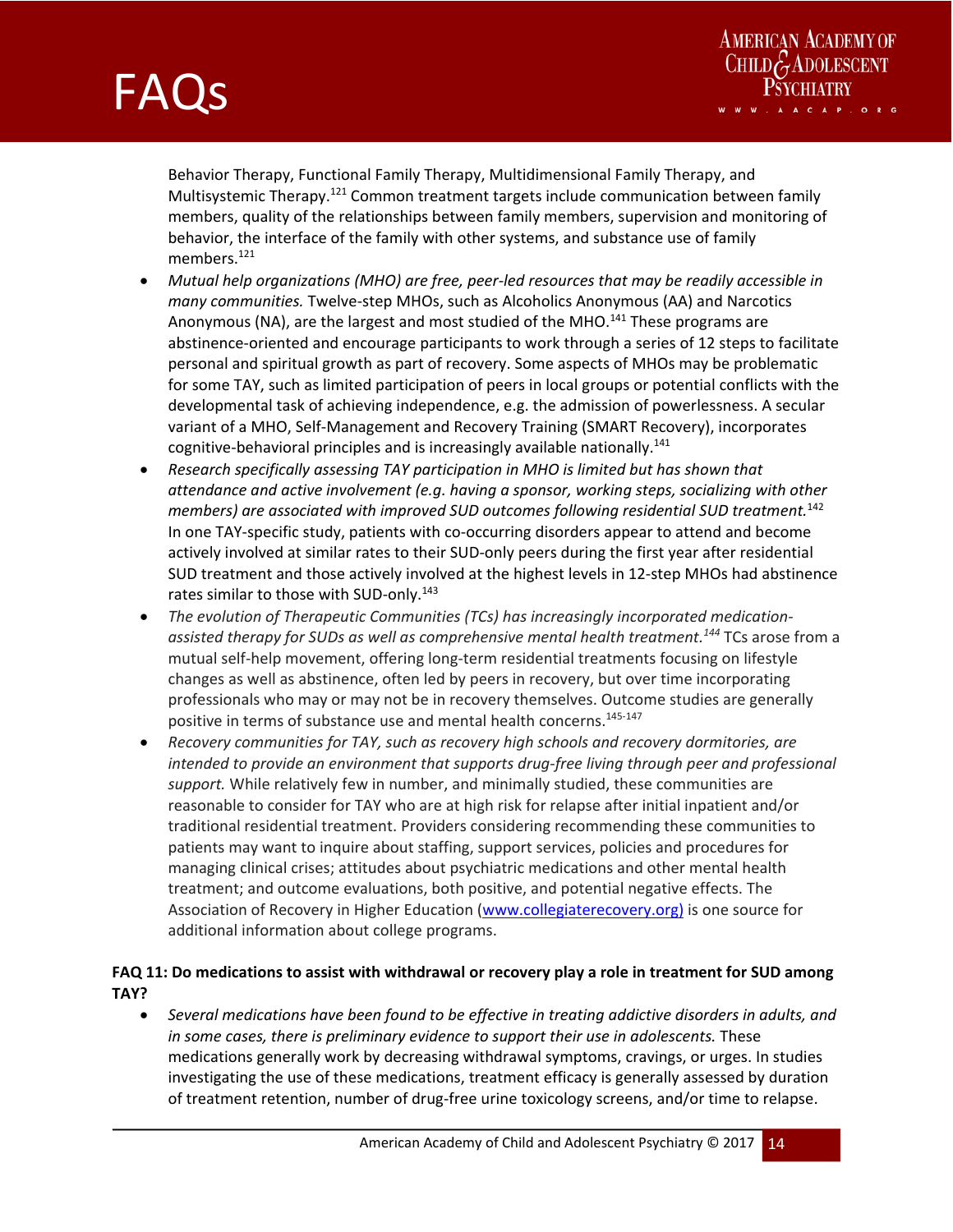



The risks and benefits of pharmacological treatment for drug dependent youth should be carefully considered and discussed with the patient and their family.

- *Medications can be used in the treatment of opioid dependence for both detoxification as well as prevention of relapse (maintenance treatment).* Methadone, buprenorphine, and naltrexone have all been shown to be effective maintenance treatments in adults. Medications used in the treatment of opioid detoxification include methadone and buprenorphine, and to a lesser extent, clonidine. Although evidence is limited in adolescents, there are some studies demonstrating safety and efficacy of methadone and buprenorphine for both detoxification and maintenance treatment in this age group.<sup>148-152</sup> While the Food and Drug Administration (FDA) recommends buprenorphine be used only in individuals aged 16 and older, randomized control trials have investigated its use in adolescents as young as 13 and found no serious side effects, and improved outcomes.<sup>148,149</sup> Methadone, which remains the most effective treatment for opioid dependence, must be dispensed through FDA‐licensed methadone maintenance programs and participants must meet certain eligibility criteria including being 18 or older. Federal guidelines stipulate that individuals younger than 18 years of age may be admitted if they have two previous unsuccessful treatment attempts, and have the consent of a guardian, but state regulations may be more stringent. Poor retention of TAY in buprenorphine‐ maintenance programs<sup>153</sup> demonstrates that work needs to be done in the dissemination and implementation of this treatment modality.
- *Expanded access to naloxone, an opioid antagonist, while not treating the addiction, has helped to reduce overdoses by rapidly reversing the respiratory suppression caused by opioids.* Auto‐ injectable and nasal spray formulations have made rescue use by friends and family more feasible. People who use these kits should be provided training in recognition of overdose, proper use of naloxone, knowledge of its limited time effects, and the importance of calling 911 in cases of overdose. The Prescription Drug Abuse Policy System (www.pdaps.org) is one resource for information about state laws governing distribution and use of "rescue" naloxone kits and Good Samaritan 911 immunity.
- *For the treatment of alcohol use disorder, three medications are currently approved by the FDA for patients more than 18 years of age: disulfiram, naltrexone, and acamprosate.* Although there have been mixed results in studies of disulfiram, it has been shown to be an effective treatment in adults when given in supervised conditions.<sup>154,155</sup> There is one randomized control trial of its use in adolescents that showed positive results, but in general, this medication has been considered a second line choice due to poor adherence rates.<sup>156</sup> Several randomized control trials, as well as meta‐analyses, have found naltrexone and acamprosate to be effective and well tolerated in the treatment of alcohol dependence. There is currently limited evidence of their efficacy for alcohol dependence in adolescents. One small randomized trial in adolescents ages 16-19 years found acamprosate was effective in maintaining abstinence.<sup>157</sup> Naltrexone has been shown to be well tolerated in adolescents when used for other indications.<sup>158</sup>
- *Although there are currently no FDA‐approved medications for cannabis dependence, two recent randomized control trials show promise for N‐Acetylcystine, as well as gabapentin.* Although the gabapentin trial was in adults, the study demonstrating efficacy of N‐Acetylcysteine involved adolescents ages 15‐21 and found those treated with N‐Acetylcystine had double the odds of cannabis-free urine tests. Both medications were well tolerated.<sup>159,160</sup>
- *Medication outcomes for nicotine dependence appear to be age‐dependent.* While behavioral support is often recommended as a first line intervention for those under 18 years of age, the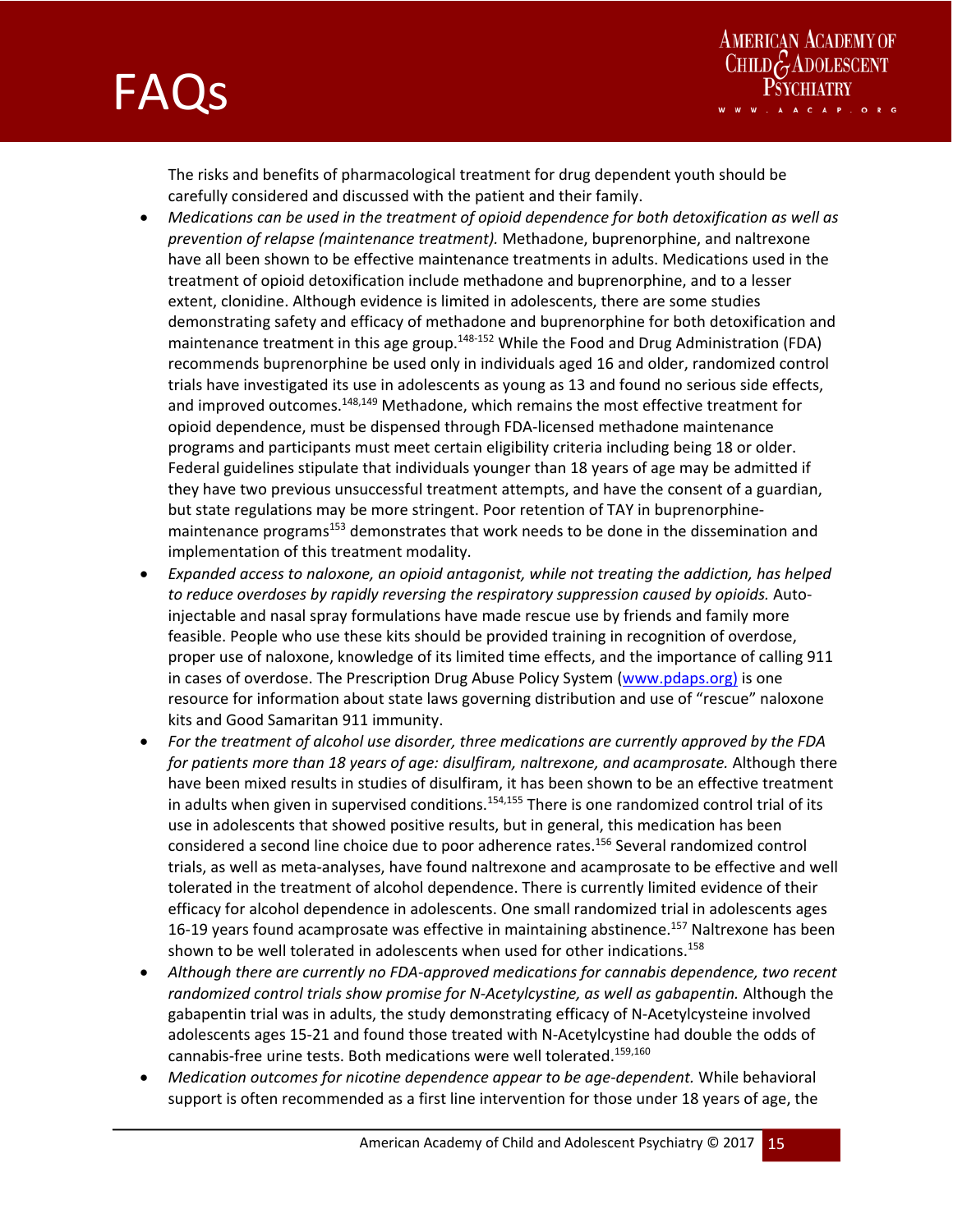

AMERICAN ACADEMY OF<br>CHILDGADOLESCENT

addition of pharmacotherapy may be warranted in select individuals. Studies in adolescents have found significantly improved quit rates when the nicotine patch is added to a cognitive behavioral intervention.<sup>161</sup> A prescription is required for individuals under age 18 to buy nicotine replacement products. Bupropion and varenicline have been shown to improve quit rates in nicotine dependent adults, but studies of bupropion for smoking cessation in adolescents have found either no efficacy or lower efficacy than in adults; therefore this medication is generally considered a second line choice to nicotine replacement therapy.<sup>162,163</sup> Varenicline is generally not recommended for adolescents due to a lack of evidence regarding efficacy, as well as safety concerns.

 *There is currently no strong evidence to support the use of any pharmacological treatments for cocaine or methamphetamine use in any age group.* 

#### FAQ 12: How do I keep up-to-date on what's evidence-based in this population?

- *Helpful resources include the websites for SAMHSA, NIDA, the National Institute on Alcohol Abuse and Alcoholism, and the Office on Smoking and Health‐Centers for Disease Control and Prevention.* Highlights include statistics on substance use prevalence and trends, evidence‐based treatment manuals, summaries of recently completed studies, educational material for youth, parents, and others, SAMHSA treatment locator and best practice guidelines for community program development and public health policies.
	- o SAMHSA treatment locator: https://www.findtreatment.samhsa.gov
	- o Substance Abuse and Mental Health Services Administration: www.samhsa.gov
	- o National Institutes of Drug Abuse: www.drugabuse.gov
	- o National Institute on Alcohol Abuse and Alcoholism: www.niaaa.nih.gov
- *In addition, the websites of organizations such as the American Academy of Child and Adolescent Psychiatry (AACAP), American Academy of Pediatrics (AAP), American Academy of Addiction Psychiatry (AAAP), American Psychiatric Association (APA), and American Society of Addiction Medicine (ASAM) contain useful information* such as Continued Medical Education activities, practice guidelines, technical reports, consumer information, and advocacy support.
	- o American Academy of Child and Adolescent Psychiatry: www.aacap.org/AACAP/Families\_and\_Youth/Resource\_Centers/Substance\_Use\_Resour ce\_Center/Home.aspx
	- o American Academy of Addiction Psychiatry: www.aaap.org
	- o American Psychiatric Association: www.psychiatry.org
	- o American Society of Addiction Medicine: www.asam.org
	- o Providers' Clinical Support System for Medication Assisted Treatment: www.pcssmat.org
	- o American Academy of Pediatrics Committee on Substance Abuse and Prevention: www.aap.org/en‐us/about‐the‐aap/Committees‐Councils‐ Sections/substanceabuse/Pages/home.aspx
	- o SAMHSA Youth Engagement Toolkit: http://store.samhsa.gov/product/The‐Substance‐ Abuse-and-Mental-Health-Services-Administration-s-SAMHSA-Youth-Engagement-Guidance/SMA16‐4985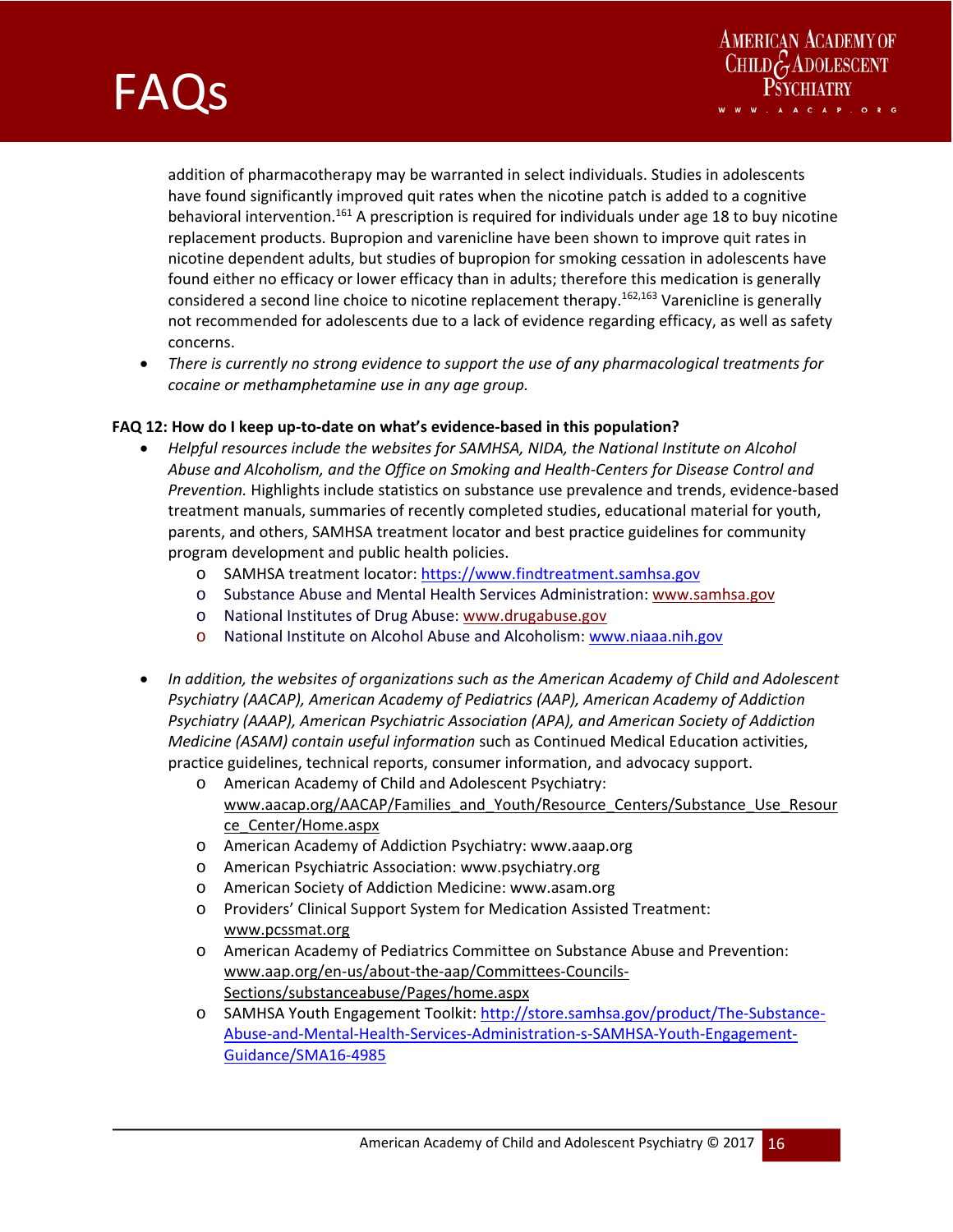



#### **Summary:**

The transitional age period is a time for heightened vulnerability to substance use for many TAY. The TAY population has unique needs, including but not limited to, a unique stage of biological development, increasing access to substances, changing relationships with parents and other adults, changes in legal status, and changes in access to clinical and social services. Continuity of care is threatened by TAYs frequent involvement with a variety of child‐serving and adult‐service agencies that may not function in an integrated manner, including mental health and SUD providers, school and college professionals, juvenile justice, and child welfare staff. Given the well‐documented challenges with engagement in substance use treatment, collaboration and coordination of services should bridge age criteria set by those services. Multiple issues should be considered in planning for transitions, including confidentiality concerns, management of increased access to substances, potential changes to or loss of health care insurance, changes to living situations, independent medical decision‐making, and other factors that may require alteration of the treatment plan (see also FAQ #3). Recommended strategies for enhancing TAY engagement in substance use treatment include incorporating youth perspectives, respecting the ethnic and cultural values of TAY, adapting services to the biopsychosocial needs of the individual, flexibility with respect to family involvement, and appropriate involvement of peers. A systems of care approach offers many opportunities to intervene with TAY to improve outcomes by making use of collaborative and integrative care, evidence‐based interventions, and culturally competent and youth empowering practices.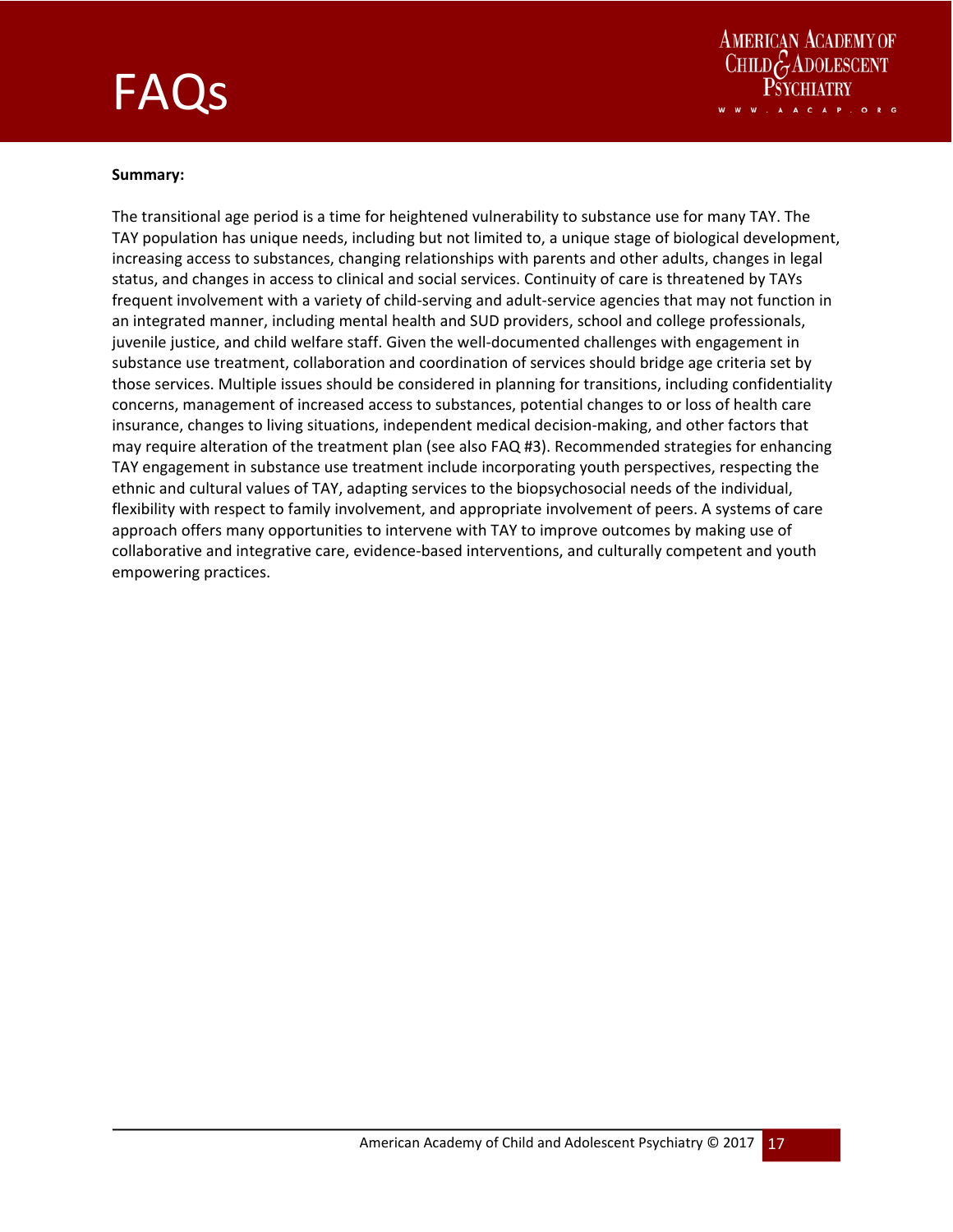



#### **REFERENCES**

- 1. Chenven M. Community Systems of Care for Children's Mental Health. *Child and adolescent psychiatric clinics of North America.* 2010;19(1):163‐174; table of contents.
- 2. An Introduction to CASSP Principles. 2015; http://parecovery.org/documents/CASSP\_Introduction.pdf. Accessed July 21, 2015.
- 3. Spear LP. Adolescent neurodevelopment. *J Adolesc Health.* 2013;52(2 Suppl 2):S7‐13.

- 4. Johnson SB, Blum RW, Giedd JN. Adolescent maturity and the brain: the promise and pitfalls of neuroscience research in adolescent health policy. *J Adolesc Health.* 2009;45(3):216‐221.
- 5. Center for Behavioral Health Statistics and Quality. (2016). Key substance use and mental health indicators in the United States: Results from the 2015 National Survey on Drug Use and Health (HHS Publication No. SMA 16‐4984, NSDUH Series H‐51). Retrieved from http://www.samhsa.gov/data/
- 6. Barnett, Jessica C. and Marina S. Vornovitsky, Current Population Reports, P60‐257(RV), Health Insurance Coverage in the United States: 2015, U.S. Government Printing Office, Washington, DC, 2016. 7. Compton MT, Hankerson-Dyson D, Broussard B, et al. Opening doors to recovery: a novel community navigation service for people with serious mental illnesses. *Psychiatric services (Washington, DC).* 2011;62(11):1270‐1272.
- 8. Pottick KJ, Warner LA, Vander Stoep A, Knight NM. Clinical characteristics and outpatient mental health service use of transition‐age youth in the USA. *J Behav Health Serv Res.* 2014;41(2):230‐243.
- 9. Cerda M, Wall M, Keyes KM, Galea S, Hasin D. Medical marijuana laws in 50 states: investigating the relationship between state legalization of medical marijuana and marijuana use, abuse and dependence. *Drug Alcohol Depend.*  2012;120(1‐3):22‐27.
- 10. Burns RM, Caulkins JP, Everingham SS, Kilmer B. Statistics on cannabis users skew perceptions of cannabis use. *Front Psychiatry.* 2013;4:138.
- 11. Salomonsen‐Sautel S, Sakai JT, Thurstone C, Corley R, Hopfer C. Medical marijuana use among adolescents in substance abuse treatment. *J Am Acad Child Adolesc Psychiatry.* 2012;51(7):694‐702.
- 12. Hughes A, Lipari, R. N., and Williams M. State Estimates of Adolescent Marijuana Use and Perceptions of Risk of Harm from Marijuana Use: 2013 and 2014.
- 13. National institute on Drug Abuse. *Monitoring the Future Results: Trends in Prevalence of Various Drugs.* 2016.
- 14. National Institute on Drug Abuse. *NIDA highlights drug use trends among college‐age and young adults in new online resource.* 2015.
- 15. Herman L, Shtayermman O, Aksnes B, Anzalone M, Cormerais A, Liodice C. The use of prescription stimulants to enhance academic performance among college students in health care programs. *Journal of Physician Assistant Education.* 2011.
- 16. Johnston LD, O'Malley, P. M., Miech, R. A., Bachman, J. G., and Schulenberg, J. E. *Monitoring the Future national survey results on drug use: 1975‐2013: Overview, key findings on adolescent drug use.* Ann Arbor, MI: Institute for Social Research, University of Michigan. 2014.
- 17. Johnston, L. D., O'Malley, P. M., Bachman, J. G., Schulenberg, J. E. & Miech, R. A. (2016). Monitoring the Future national survey results on drug use, 1975– 2015: Volume 2, College students and adults ages 19–55. Ann Arbor: Institute for Social Research, The University of Michigan.
- 18. Drug Enforcement Administration. *Drug Fact Sheet: K2 or Spice.* 2015.
- 19. National Institute on Drug Abuse; National Institutes of Health; US Department of Health and Human Services. Drug Facts: What are synthetic cannabinoids? 2015; https://www.drugabuse.gov/publications/drugfacts/syntheticcannabinoids. Accessed March 15, 2016.
- 20. Johnston LD, O'Malley PM, Bachman JG, Schulenberg JE, Miech RA. *Monitoring the Future national survey results on drug use, 1975–2014: Volume 2, College students and adults ages 19–55.* Ann Arbor Institute for Social Research, The University of Michigan; 2015.
- 21. Volkow ND, Wang GJ, Newcorn J, et al. Depressed dopamine activity in caudate and preliminary evidence of limbic involvement in adults with attention‐deficit/hyperactivity disorder. *Arch Gen Psychiatry.* 2007; 64(8):932‐940.
- 22. Baker KD, Lubman DI, Cosgrave EM, et al. Impact of co-occurring substance use on 6 month outcomes for young people seeking mental health treatment. *Aust N Z J Psychiatry.* 2007;41(11):896‐902.
- 23. Greenfield BL, Venner KL, Kelly JF, Slaymaker V, Bryan AD. The impact of depression on abstinence self‐efficacy and substance use outcomes among emerging adults in residential treatment. *Psychol Addict Behav.* 2012; 26(2):246‐254.
- 24. National Institute on Drug Abuse. Comorbidity: Addiction and Other Mental Illnesses. 2010; https://www.drugabuse.gov/publications/research-reports/comorbidity-addiction-other-mental-illnesses/howshould-comorbid-conditions-be-treated. Accessed April 15, 2016.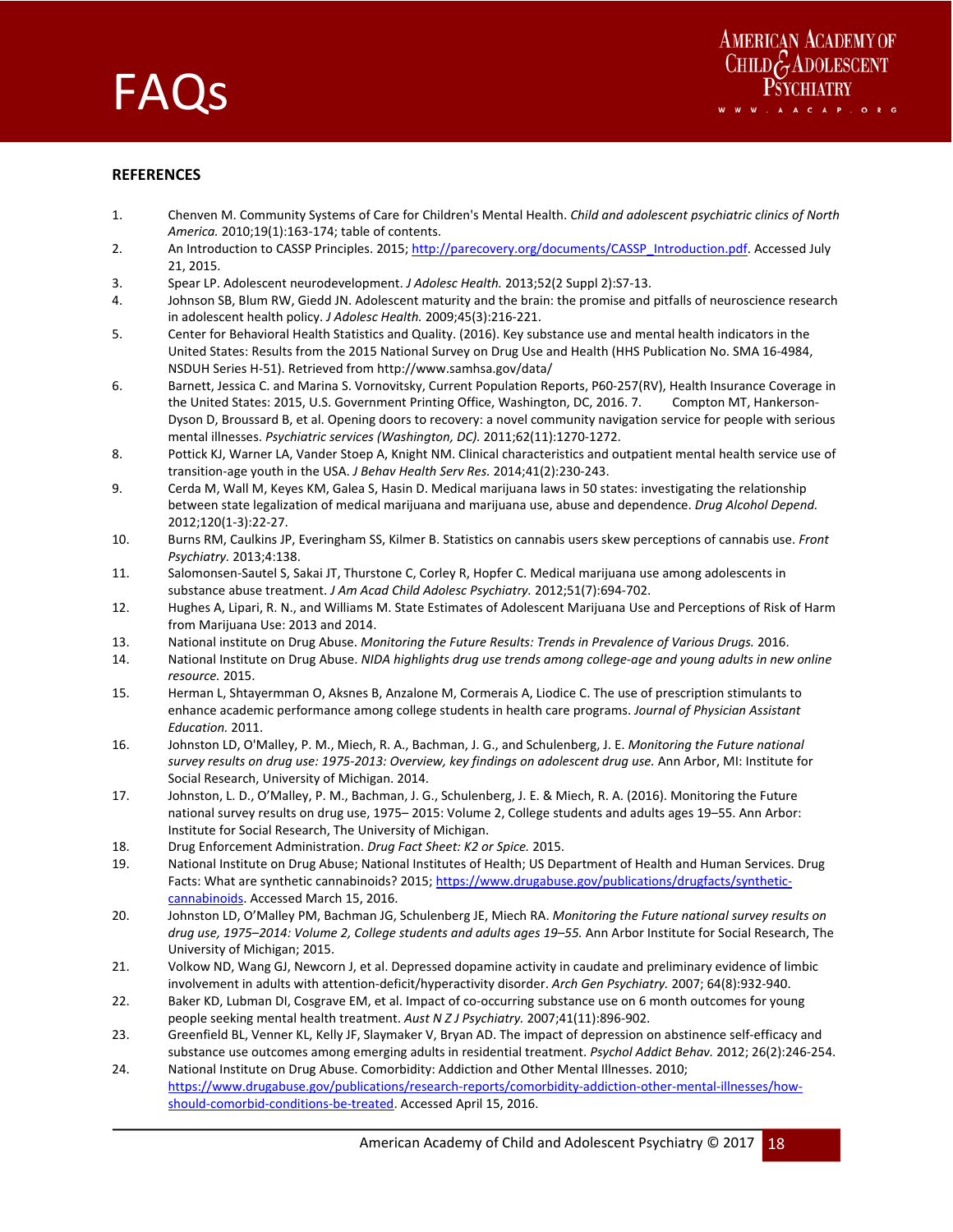



- 25. Kaminer Y, Goldberg P, Connor DF. Psychotropic medications and substances of abuse interactions in youth. *Substance Abuse.* 2010; 31(1):53‐57.
- 26. Elkins IJ, McGue M, Iacono WG. Prospective effects of attention‐deficit/hyperactivity disorder, conduct disorder, and sex on adolescent substance use and abuse. *Arch Gen Psychiatry.* 2007;64(10):1145‐1152.
- 27. Wilens TE, Biederman J, Mick E. Does ADHD affect the course of substance abuse? Findings from a sample of adults with and without ADHD. *Am J Addict.* 1998; 7(2):156‐163.
- 28. Faraone SV, Wilens TE, Petty C, Antshel K, Spencer T, Biederman J. Substance use among ADHD adults: implications of late onset and subthreshold diagnoses. *Am J Addict.* 2007; 16 Suppl 1:24‐32; quiz 33‐24.
- 29. Ferigolo M, Stein AT, Fuchs FD, Barros HM. Influence of depression and early adverse experiences on illicit drug dependence: a case‐control study. *Revista brasileira de psiquiatria (Sao Paulo, Brazil : 1999).* 2009; 31(2):106‐113.
- 30. Nyamathi A, Marfisee M, Slagle A, Greengold B, Liu Y, Leake B. Correlates of depressive symptoms among homeless young adults. *Western journal of nursing research.* 2012; 34(1):97‐117.
- 31. Sung M, Erkanli A, Angold A, Costello EJ. Effects of age at first substance use and psychiatric comorbidity on the development of substance use disorders. *Drug Alcohol Depend.* 2004; 75(3):287‐299.
- 32. Tortajada S, Herrero MJ, Domingo‐Salvany A, et al. Psychiatric morbidity among cocaine and heroin users in the community. *Adicciones.* 2012; 24(3):201‐210.
- 33. Herrero MJ, Domingo‐Salvany A, Torrens M, Brugal MT. Psychiatric comorbidity in young cocaine users: induced versus independent disorders. *Addiction (Abingdon, England).* 2008; 103(2):284‐293.
- 34. Marmorstein NR, White H, Chung T, Hipwell A, Stouthamer‐Loeber M, Loeber R. Associations between first use of substances and change in internalizing symptoms among girls: differences by symptom trajectory and substance use type. *Journal of clinical child and adolescent psychology: the official journal for the Society of Clinical Child and Adolescent Psychology, American Psychological Association, Division 53.* 2010; 39(4):545‐558.
- 35. Mason WA, Hitch JE, Spoth RL. Longitudinal relations among negative affect, substance use, and peer deviance during the transition from middle to late adolescence. *Substance use & misuse.* 2009; 44(8):1142‐1159.
- 36. Fairman BJ, Anthony JC. Are early‐onset cannabis smokers at an increased risk of depression spells? *Journal of affective disorders.* 2012; 138(1‐2):54‐62.
- 37. Degenhardt L, Hall W, Lynskey M. Exploring the association between cannabis use and depression. *Addiction (Abingdon, England).* 2003; 98(11):1493‐1504.
- 38. Fergusson DM, Horwood LJ, Swain‐Campbell N. Cannabis use and psychosocial adjustment in adolescence and young adulthood. *Addiction (Abingdon, England).* 2002; 97(9):1123‐1135.
- 39. Patton GC, Coffey C, Carlin JB, Degenhardt L, Lynskey M, Hall W. Cannabis use and mental health in young people: cohort study. *Bmj.* 2002; 325(7374):1195‐1198.
- 40. Wymbs BT, McCarty CA, Mason WA, et al. Early adolescent substance use as a risk factor for developing conduct disorder and depression symptoms. *Journal of studies on alcohol and drugs.* 2014; 75(2):279‐289.
- 41. Mackesy-Amiti ME, Donenberg GR, Ouellet LJ. Prevalence of psychiatric disorders among young injection drug users. *Drug Alcohol Depend.* 2012; 124(1‐2):70‐78.
- 42. Goldstein BI, Strober M, Axelson D, et al. Predictors of first-onset substance use disorders during the prospective course of bipolar spectrum disorders in adolescents. *J Am Acad Child Adolesc Psychiatry.* 2013; 52(10):1026‐1037.
- 43. Kvitland LR, Melle I, Aminoff SR, Lagerberg TV, Andreassen OA, Ringen PA. Cannabis use in first-treatment bipolar I disorder: relations to clinical characteristics. *Early intervention in psychiatry.* 2014.
- 44. Lagerberg TV, Kvitland LR, Aminoff SR, et al. Indications of a dose‐response relationship between cannabis use and age at onset in bipolar disorder. *Psychiatry research.* 2014;215(1):101‐104.
- 45. Associaton AP. *DSM‐5.* 2013.
- 46. Jonsdottir H, Opjordsmoen S, Birkenaes AB, et al. Predictors of medication adherence in patients with schizophrenia and bipolar disorder. *Acta psychiatrica Scandinavica.* 2013; 127(1):23‐33.
- 47. Anand A, Verhoeff P, Seneca N, et al. Brain SPECT imaging of amphetamine-induced dopamine release in euthymic bipolar disorder patients. *The American journal of psychiatry.* 2000;157(7):1108‐1114.
- 48. Buckner JD, Heimberg RG, Schneier FR, Liu SM, Wang S, Blanco C. The relationship between cannabis use disorders and social anxiety disorder in the National Epidemiological Study of Alcohol and Related Conditions (NESARC). *Drug and alcohol dependence.* 2012; 124(1‐2):128‐134.
- 49. Schneier FR, Foose TE, Hasin DS, et al. Social anxiety disorder and alcohol use disorder co-morbidity in the National Epidemiologic Survey on Alcohol and Related Conditions. *Psychological medicine.* 2010; 40(6):977‐988.
- 50. Wolitzky‐Taylor K, Bobova L, Zinbarg RE, Mineka S, Craske MG. Longitudinal investigation of the impact of anxiety and mood disorders in adolescence on subsequent substance use disorder onset and vice versa. *Addictive behaviors.*  2012; 37(8):982‐985.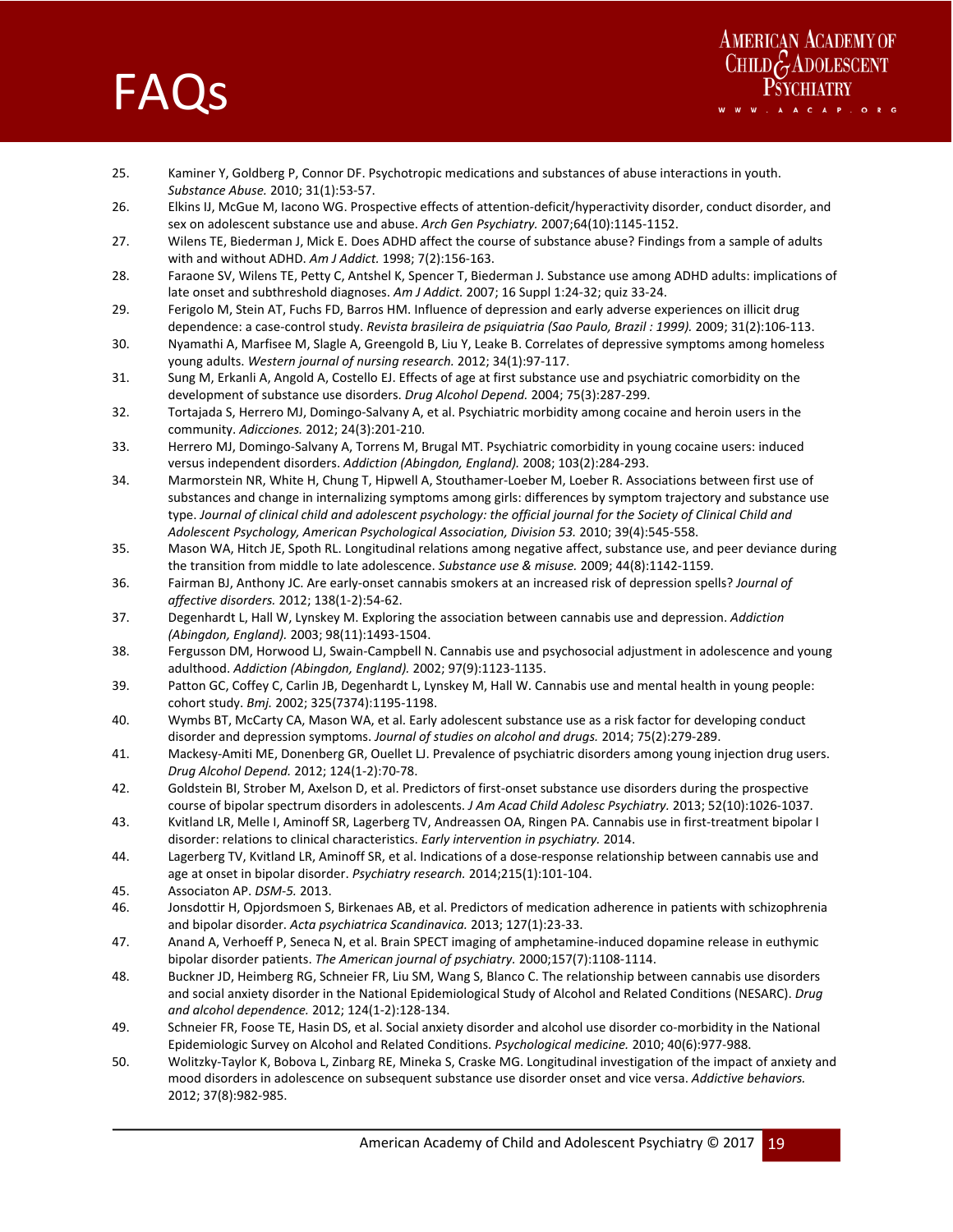# **FAQS**



- 51. Arseneault L, Cannon M, Poulton R, Murray R, Caspi A, Moffitt TE. Cannabis use in adolescence and risk for adult psychosis: longitudinal prospective study. *BMJ (Clinical research ed).* 2002; 325(7374):1212‐1213.
- 52. Barnes TR, Mutsatsa SH, Hutton SB, Watt HC, Joyce EM. Comorbid substance use and age at onset of schizophrenia. *The British journal of psychiatry : the journal of mental science.* 2006; 188:237‐242.
- 53. Davis GP, Compton MT, Wang S, Levin FR, Blanco C. Association between cannabis use, psychosis, and schizotypal personality disorder: findings from the National Epidemiologic Survey on Alcohol and Related Conditions. *Schizophrenia research.* 2013; 151(1‐3):197‐202.
- 54. Rossler W, Riecher-Rossler A, Angst J, et al. Psychotic experiences in the general population: a twenty-year prospective community study. *Schizophrenia research.* 2007; 92(1‐3):1‐14.
- 55. Veen ND, Selten JP, van der Tweel I, Feller WG, Hoek HW, Kahn RS. Cannabis use and age at onset of schizophrenia. *The American journal of psychiatry.* 2004;161(3):501‐506.
- 56. Compton MT, Broussard B, Ramsay CE, Stewart T. Pre‐illness cannabis use and the early course of nonaffective psychotic disorders: associations with premorbid functioning, the prodrome, and mode of onset of psychosis. *Schizophrenia research.* 2011; 126(1‐3):71‐76.
- 57. Rodriguez-Sanchez JM, Ayesa-Arriola R, Mata I, et al. Cannabis use and cognitive functioning in first-episode schizophrenia patients. *Schizophrenia research.* 2010; 124(1‐3):142‐151.
- 58. Simon RI, Hales RE. *Textbook of Suicide Assessment and Management.* 1st ed. Arlington, VA. American Psychiatric Publishing 2006.
- 59. Kilpatrick DG, Ruggiero KJ, Acierno R, Saunders BE, Resnick HS, Best CL. Violence and risk of PTSD, major depression, substance abuse/dependence, and comorbidity: results from the National Survey of Adolescents. *J Consult Clin Psychol.* 2003; 71(4):692‐700.
- 60. Deas D. Adolescent substance abuse and psychiatric comorbidities. *J Clin Psychiatry.* 2006; 67 Suppl 7:18‐23.
- 61. Wagner KD, Brief DJ, Vielhauer MJ, Sussman S, Keane TM, Malow R. The potential for PTSD, substance use, and HIV risk behavior among adolescents exposed to Hurricane Katrina. *Substance use & misuse.* 2009; 44(12):1749‐1767.
- 62. Giaconia RM, Reinherz HZ, Hauf AC, Paradis AD, Wasserman MS, Langhammer DM. Comorbidity of substance use and post‐traumatic stress disorders in a community sample of adolescents. *The American journal of orthopsychiatry.* 2000; 70(2):253‐262.
- 63. Perkonigg A, Kessler RC, Storz S, Wittchen HU. Traumatic events and post-traumatic stress disorder in the community: prevalence, risk factors and comorbidity. *Acta psychiatrica Scandinavica.* 2000; 101(1):46‐59.
- 64. Dube SR, Felitti VJ, Dong M, Chapman DP, Giles WH, Anda RF. Childhood abuse, neglect, and household dysfunction and the risk of illicit drug use: the adverse childhood experiences study. *Pediatrics.* 2003; 111(3):564‐572.
- 65. Substance Abuse and Mental Health Services Administration. *Trauma‐Informed Care in Behavioral Health Services.*  Rockville, MD: Substance Abuse and Mental Health Services Administration 2014.
- 66. Najavits LM, Gallop RJ, Weiss RD. Seeking safety therapy for adolescent girls with PTSD and substance use disorder: a randomized controlled trial. *J Behav Health Serv Res.* 2006; 33(4):453‐463.
- 67. Brown AD, McCauley K, Navalta CP, Saxe GN. Trauma Systems Therapy in Residential Settings: Improving Emotion Regulation and the Social Environment of Traumatized Children and Youth in Congregate Care. *Journal of family violence.* 2013; 28:693‐703.
- 68. Didden R, Embregts P, van der Toorn M, Laarhoven N. Substance abuse, coping strategies, adaptive skills and behavioral and emotional problems in clients with mild to borderline intellectual disability admitted to a treatment facility: a pilot study. *Res Dev Disabil.* 2009; 30(5):927‐932.
- 69. Carroll Chapman SL, Wu LT. Substance abuse among individuals with intellectual disabilities. *Res Dev Disabil.* 2012; 33(4):1147‐1156.
- 70. Slayter EM. Disparities in access to substance abuse treatment among people with intellectual disabilities and serious mental illness. *Health Soc Work.* 2010; 35(1):49‐59.
- 71. Iezzoni L. Eliminating health and health care disparitites among the growing population of people with disabilities. *Health Affairs.* 2001; 30(10):1947‐1954.
- 72. Chassin L. Juvenile justice and substance use. *Future Child.* 2008; 18(2):165‐183.
- 73. Mumola CJ, Carberg JC. *Bureau of Justice statistics special report: drug use and dependence, state and federal prisoners.* U.S. Department of Justice 2007.
- 74. Belenko S, Hiller M, Hamilton L. Treating substance use disorder in the criminal justice system. *Current Psychiatry Report.* 2013; 15(11):414.
- 75. Zajac K S, AJ, Davis M. Juvenile Justice, Mental Health, and the Transition to Adulthood: A Review of Service System Involvement and Unmet Needs in the U.S. *Child Youth Serv Rev.* 2015; 56:139‐148.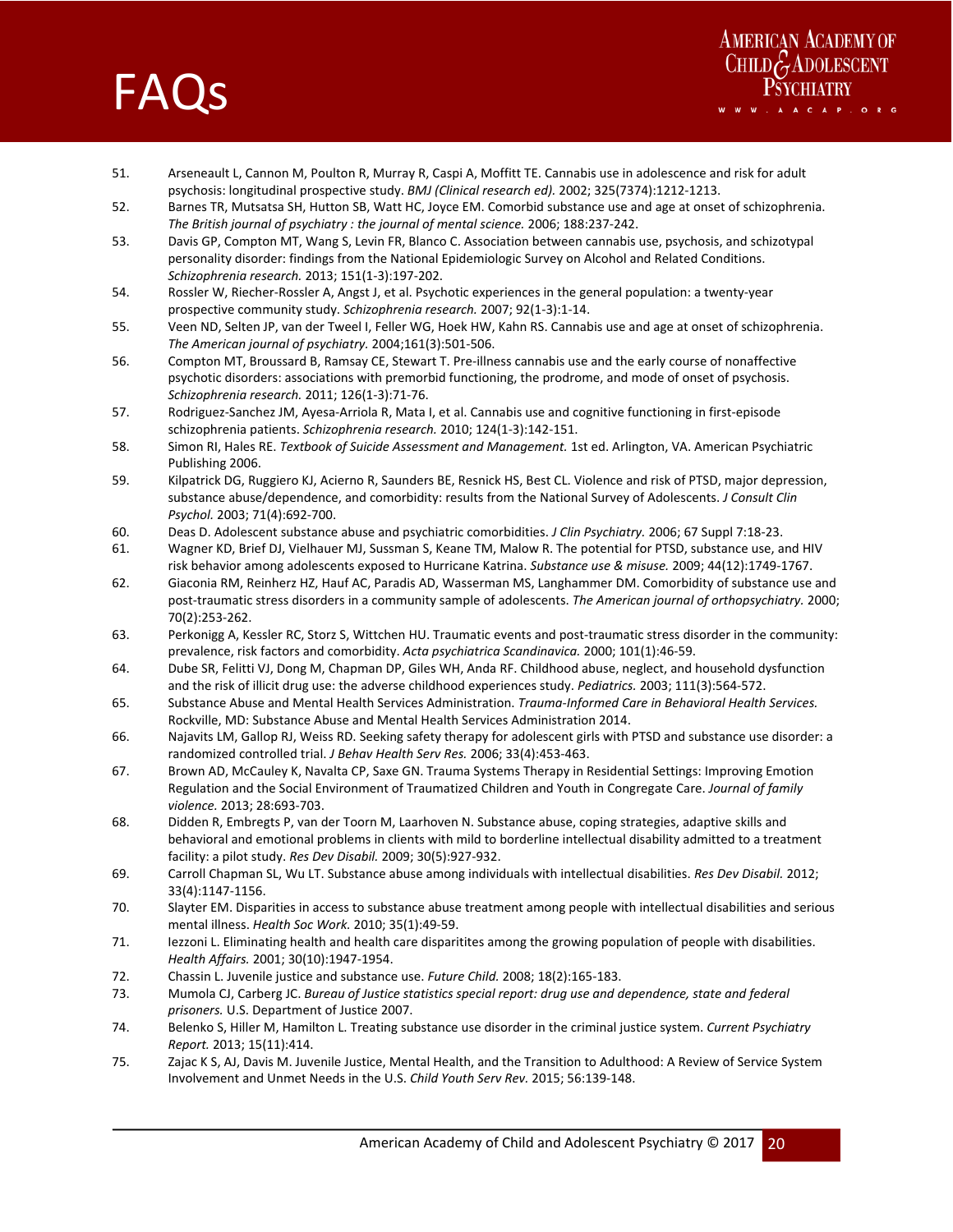

- 76. Bath E, Sidhu S, Stepanyan ST. Landmark legislative trends in juvenile justice: an update and primer for child and adolescent psychiatrists. *J Am Acad Child Adolesc Psychiatry.* 2013; 52(7):671‐673.
- 77. US Department of Justice Programs: Office of Juvenille Justice and Delinquency Prevention. Programs. 2016; http://www.ojjdp.gov/programs/index.html. Accessed March 15, 2016.
- 78. The People's Law Library. Children in Need of Supervision (CINS). 2015; http://www.peoples-law.org/children-needsupervision-cins</u>. Accessed March 15, 2016.
- 79. Miller NS, Flaherty JA. Effectiveness of coerced addiction treatment (alternative consequences): a review of the clinical research. *J Subst Abuse Treat.* 2000; 18(1):9‐16.
- 80. Johnson KD, Whitbeck LB, Hoyt DR. Substance Abuse Disorders Among Homeless and Runaway Adolescents. *J Drug Issues.* 2005; 35(4):799‐816.
- 81. Rosenthal D, Mallett S, Milburn N, Rotheram-Borus MJ. Drug use among homeless young people in Los Angeles and Melbourne. *J Adolesc Health.* 2008; 43(3):296‐305.
- 82. Kozloff N, Cheung AH, Ross LE, et al. Factors influencing service use among homeless youths with co-occurring disorders. *Psychiatr Serv.* 2013; 64(9):925‐928.
- 83. Lock J, Steiner H. Gay, lesbian, and bisexual youth risks for emotional, physical, and social problems: results from a community‐based survey. *J Am Acad Child Adolesc Psychiatry.* 1999; 38(3):297‐304.
- 84. Russell ST, Driscoll AK, Truong N. Adolescent same-sex romantic attractions and relationships: implications for substance use and abuse. *Am J Public Health.* 2002; 92(2):198‐202.
- 85. Mereish EH, Bradford JB. Intersecting identities and substance use problems: sexual orientation, gender, race, and lifetime substance use problems. *J Stud Alcohol Drugs.* 2014; 75(1):179‐188.
- 86. Marshal MP, Friedman MS, Stall R, et al. Sexual orientation and adolescent substance use: a meta-analysis and methodological review. *Addiction.* 2008; 103(4):546‐556.
- 87. Green KE, Feinstein BA. Substance use in lesbian, gay, and bisexual populations: an update on empirical research and implications for treatment. *Psychol Addict Behav.* 2012; 26(2):265‐278.
- 88. National LGBT Health Education Center: A Program of the Fenway Institute. 2016; http://www.lgbthealtheducation.org/. Accessed March 15, 2016.
- 89. US Department of Health and Human Services. Administration for Children and Families. The Adoption and Foster Care Analysis and Reporting System (AFCARS) Report. 2015; https://www.acf.hhs.gov/sites/default/files/cb/afcarsreport23.pdf. Accessed February 14, 2017.
- 90. Braciszewski JM, Stout RL. Substance Use Among Current and Former Foster Youth: A Systematic Review. *Child Youth Serv Rev.* 2012; 34(12):2337‐2344.
- 91. Meyers K, Kaynak O, Clements I, Bresani E, White T. Underserved parents, underserved youth: Considering foster parent willingness to foster substance‐using adolescents. *Child Youth Serv Rev.* 2013; 35(9):1650‐1655.
- 92. Meyers K, White, T., Whalen, M., and DiLorenzo, P. Aged‐out and homeless in Philadelphia. Research report prepared for the Greater Philadelphia Urban Affairs Coalition by Philadelphia Safe and Sound. 2007; http://www.uac.org/sites/uac.org/files/Aged‐OutandHomelessinPhiladelphia.pdf. Accessed March 15, 2016.
- 93. The Jed Foundation. *Student Mental Health and the Law: A Resource for Institutions of Higher Education*. New York, NY: The Jed Foundation 2008.
- 94. Department of Defense: Office of the Deputy Assistant Secretary of Defense. 2015 Demographics Report. 2015.
- 95. Carter AS, Briggs‐Gowan MJ, Davis NO. Assessment of young children's social‐emotional development and psychopathology: recent advances and recommendations for practice. *Journal of child psychology and psychiatry, and allied disciplines.* 2004; 45(1):109‐134.
- 96. Centers for Disease Control and Prevention. Summary Health Statistics for the US Population: National Health Interview, 2011. 2012.
- 97. Committee on Prevention D, Treatment, and Management of Substance Use Disorders in the U.S. Armed Forces; Board on the Health of Select Populations; Institute of Medicine. Substance Use Disorders in the U.S. Armed Forces. Washington, DC: National Academies Press; 2013.
- 98. Army Regulation 600–85. The Army Substance Abuse Program. 2012.
- 99. Britto MT, Garrett JM, Dugliss MA, et al. Risky behavior in teens with cystic fibrosis or sickle cell disease: a multicenter study. *Pediatrics.* 1998; 101(2):250‐256.
- 100. Westbrook L.E. SEJ, Coupey S.M., and Shinnar S. Social characteristics of adolescents with idiopathic epilepsy: a comparison to chronically ill and non‐chronically ill peers. *Journal of Epilepsy.* 1991; 4(2):87‐94.
- 101. Lee P, Greenfield JR, Gilbert K, Campbell LV. Recreational drug use in type 1 diabetes: an invisible accomplice to poor glycaemic control? *Internal medicine journal.* 2012; 42(2):198‐202.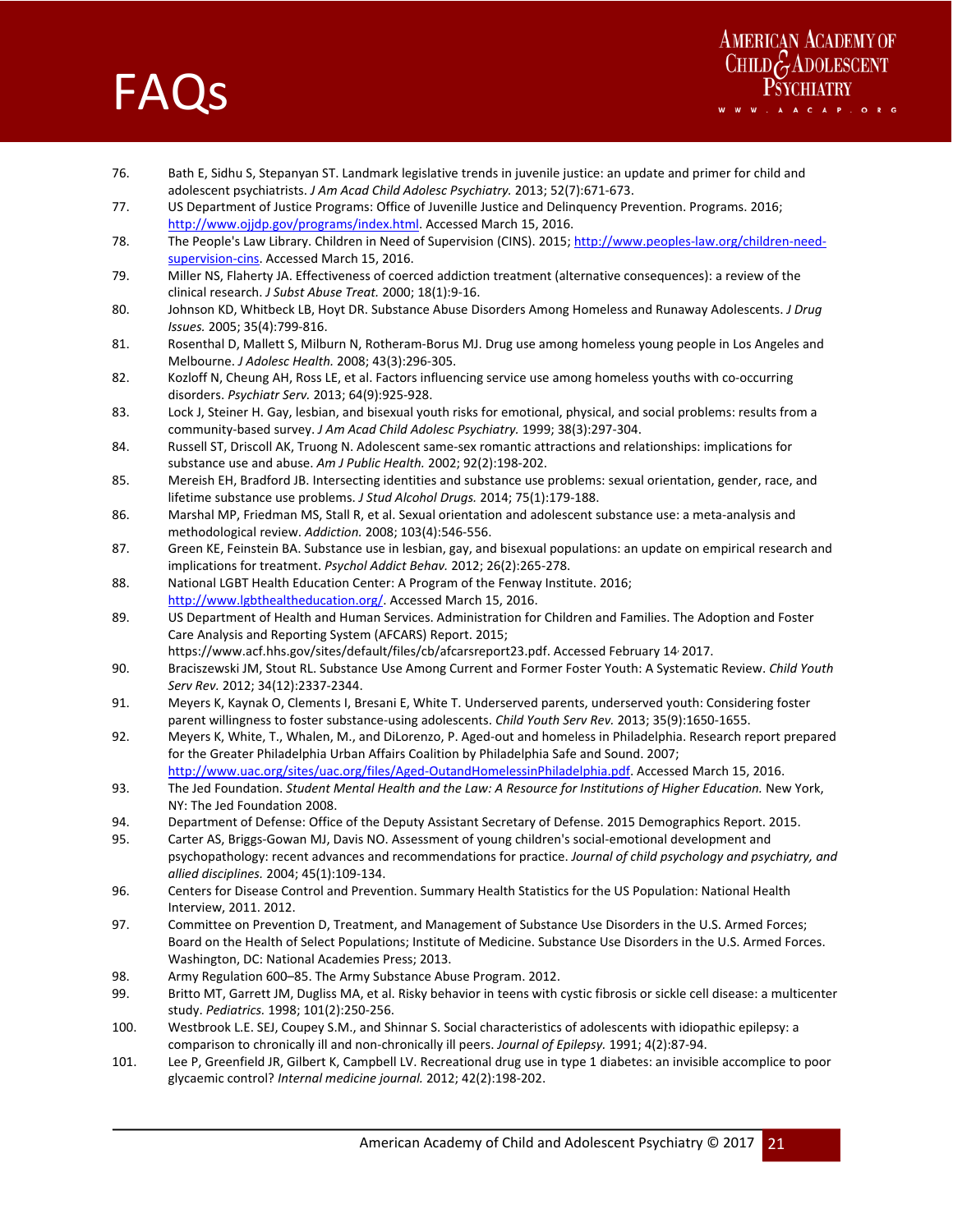



- 102. Caponnetto P, Auditore R, Russo C, et al. "Dangerous relationships": asthma and substance abuse. *Journal of addictive diseases.* 2013; 32(2):158‐167.
- 103. Elkington KS, Teplin LA, Mericle AA, Welty LJ, Romero EG, Abram KM. HIV/sexually transmitted infection risk behaviors in delinquent youth with psychiatric disorders: a longitudinal study. *Journal of the American Academy of Child and Adolescent Psychiatry.* 2008;47(8):901‐911.
- 104. Teplin LA, Elkington KS, McClelland GM, Abram KM, Mericle AA, Washburn JJ. Major mental disorders, substance use disorders, comorbidity, and HIV‐AIDS risk behaviors in juvenile detainees. *Psychiatric services (Washington, DC).*  2005;56(7):823‐828.
- 105. Lall P, Lim SH, Khairuddin N, Kamarulzaman A. Review: an urgent need for research on factors impacting adherence to and retention in care among HIV‐positive youth and adolescents from key populations. *Journal of the International AIDS Society.* 2015;18(2 Suppl 1):19393.
- 106. Centers for Disease Control and Prevention. *Hepatitis C Virus Infection Among Adolescents and Young Adults Massachusetts, 2002–2009.* MMWR; May 6, 2011 2011.
- 107. Molcho M, Walsh S, Donnelly P, Matos MG, Pickett W. Trend in injury-related mortality and morbidity among adolescents across 30 countries from 2002 to 2010. *Eur J Public Health.* 2015;25 Suppl 2:33‐36.
- 108. Bernstein J, Dorfman D, Lunstead J, et al. Reaching Adolescents for Prevention: The Role of Pediatric Emergency Department Health Promotion Advocates. *Pediatr Emerg Care.* 2016.
- 109. Substance Abuse and Mental Health Services Administration. *Results from the 2013 National Survey on Drug Use and Health: Summary of National Findings.* Rockville, MD: Substance Abuse and Mental Health Services Administration;2014. HHS Publication No. (SMA) 14‐4863.
- 110. Phelan S. Smoking cessation in pregnancy. *Obstetrics and Gynecologic Clinics of North America.*41(2):255‐266.
- 111. Behnke M, Smith VC. Prenatal substance abuse: short‐ and long‐term effects on the exposed fetus. *Pediatrics.* 2013; 131(3):1009‐1024.
- 112. McCracken M, Jiles R, Blanck HM. Health behaviors of the young adult U.S. population: behavioral risk factor surveillance system, 2003. *Prevention and Chronic Disease.* 2007; 4(2):A25.
- 113. Code of Federal Regulations. Confidentiality of Alcohol and Drug Abuse Patient Records *42, Part 2* U.S. Government Publishing Office; 2016.
- 114. Gudeman R. Federal privacy protection for substance abuse treatment records: Protecting adolescents. *Journal of the National Center for Youth Law.* 2003.
- 115. American Academy of Pediatrics. *Confidentialy laws tip sheet* Accessed September 9, 2016.
- 116. Project Health Infomation and the Law. *Disclosure of substance abuse records and patient consent: 50 state comparison.* Washington, D.C.: George Washington University; 2012.
- 117. Weddle MaK, P. American Medical Association Journal of Ethics: Confidentiality and Consent in Adolescents Substance Abuse: An Update. 2005; http://journalofethics.ama-assn.org/2005/03/pfor1-0503.html. Accessed April 15, 2015.
- 118. Helping Families in Mental Health Crisis Act of 2015. *HR2646,* 2015.
- 119. Carey B. Mental Health Groups Split on Bill to Overhaul Care. *The New York Times* 2014.
- 120. Christakis NA, Fowler JH. The collective dynamics of smoking in a large social network. *N Engl J Med.* 2008; 358(21):2249‐2258.
- 121. National Institute on Drug Abuse. Principles of Adolescent Substance Use Disorder Treatment: A Research‐Based Guide. 2014; https://www.drugabuse.gov/publications/principles-adolescent-substance-use-disorder-treatmentresearch‐based‐guide/evidence‐based‐approaches‐to‐treating‐adolescent‐substance‐use‐disorders/family‐based‐ approaches. Accessed April 13, 2016.
- 122. Akram Y, Copello A, Moore D. Family‐based interventions for substance misuse: a systematic review of systematic reviews‐‐protocol. *Syst Rev.* 2014; 3:90.
- 123. Meis LA, Griffin JM, Greer N, et al. Couple and family involvement in adult mental health treatment: a systematic review. *Clinical Psychology Review.* 2013;33(2):275‐286.
- 124. Barnett E, Sussman S, Smith C, Rohrbach LA, Spruijt‐Metz D. Motivational Interviewing for adolescent substance use: a review of the literature. *Addict Behav.* 2012;37(12):1325‐1334.
- 125. MINT: Motivational Interviewing Network of Trainers. 2016; http://www.motivationalinterviewing.org/. Accessed April 13, 2016.
- 126. Dallago L, Cristini, F., Perkins, D., Nation, M., and Santinello, M. The Adolescents, Life Context, and School Project: Youth Voice and Civic Participation. *Journal of Prevention and Intervention in the Community.* 2009; 38(1):41‐54.
- 127. Daniels A, Grant, E., Filson, B., Powell, I., Fricks, L., and Goodale, L. Pillars of peer support: Transforming mental health systems of care thorugh peer support services. 2010; http://www.pillarsofpeersupport.org. Accessed March 21, 2016.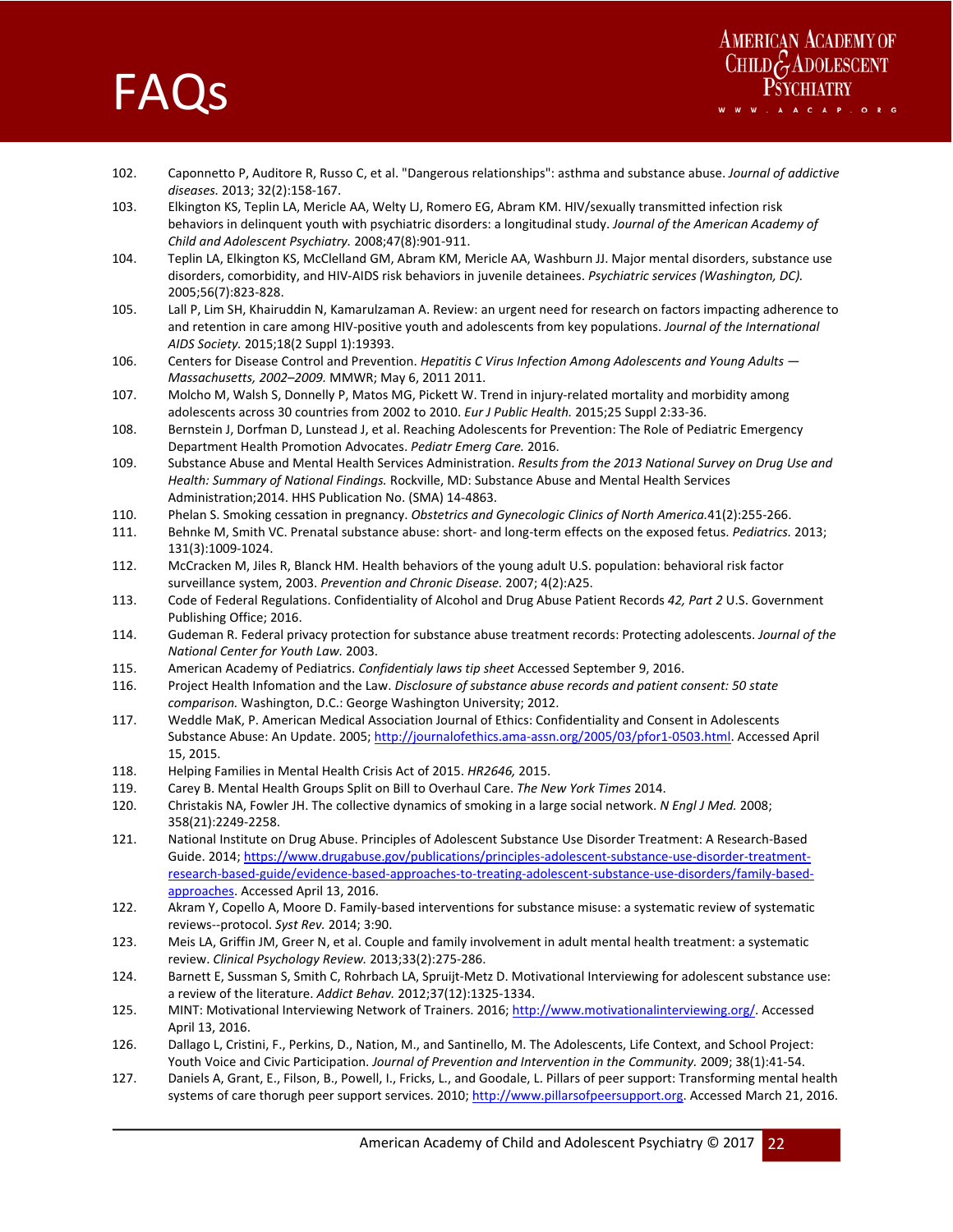# **FAQS**



- 128. Center for Medicare and Medicaid Serivces: Center for Medicaid and CHIP Services and Substance Abuse and Mental Health Services Adminstration. Coverage of Behavioral Health Services for Children, Youth, and Young Adults with Significant Mental Health Conditions. 2013.
- 129. Substance Abuse and Mental Health Services Administration. SBIRT: Screening, Brief Intervention, and Referral to Treatment. http://www.integration.samhsa.gov/clinical‐practice/sbirt, 2016.
- 130. Psychiatry AAoC, Adolescent. Practice parameters. http://www.aacap.org/aacap/resources\_for\_primary\_care/practice\_parameters\_and\_resource\_centers/practice\_par ameters.aspx. Accessed June 27, 2014.
- 131. American Psychiatric Association. American Psychiatric Association Practice Guidelines. 2016; http://psychiatryonline.org/guidelines. Accessed April 13, 2016.
- 132. Sampl SaK, R. Motivational enhancement therapy and cognitive behavioral therapy for adolescent cannabis users. In: (SAMHSA) SAaMHS, ed. Rockville, MD2001.
- 133. Colton CW, Manderscheid RW. Congruencies in increased mortality rates, years of potential life lost, and causes of death among public mental health clients in eight states. *Preventing chronic disease.* 2006;3(2):A42.
- 134. Stranger C, and Budney, A. Contingency management approaches for adolescent substance use diisorders. *Child and Adolescent Clinics of North American.* 2010; 19(3):547‐562.
- 135. Dennis M, Godley, S.H. Diamond, G., Tims, F.M., Babor, T., Donaldson, J., LIddle, H., Titus, J.C., Kaminer, Y., Webb, C., Hamilton, N., and Funk, R. . The Cannibas Youth Treatment (CYT) Study: Main findings from two randomized trails. *Journal of Substance Abuse Treatment.* 2004; 27(3):197‐213.
- 136. Dimeff LA, Baer JS, Kivlahan DR, Marlatt GA. *Brief alcohol screening and intervention for college students: a harm reduction approach.* New York, NY: Guilford Press; 1999.
- 137. Lee CM, Kilmer JR, Neighbors C, et al. Indicated prevention for college student marijuana use: a randomized controlled trial. *Journal Consultation and Clinical Psycholology.* 2013;81(4):702‐709.
- 138. Villanti AC, McKay HS, Abrams DB, Holtgrave DR, Bowie JV. Smoking‐cessation interventions for U.S. young adults: a systematic review. *American Journal of Preventative Medicine.* 2010;39(6):564‐574.
- 139. Palfai TP, Saitz R, Winter M, et al. Web-based screening and brief intervention for student marijuana use in a university health center: pilot study to examine the implementation of eCHECKUP TO GO in different contexts. *Addictive Behavior* 2014;39(9):1346‐1352.
- 140. Fachini A, Aliane PP, Martinez EZ, Furtado EF. Efficacy of brief alcohol screening intervention for college students (BASICS): a meta‐analysis of randomized controlled trials. *Substance Abuse Treatment and Prevention Policy 2012 Sep 12;7:40 doi:* 2012; 7:40.
- 141. Kelly JF, Stout RL, Slaymaker V. Emerging adults' treatment outcomes in relation to 12‐step mutual‐help attendance and active involvement. *Drug Alcohol Depend.* 2013; 129(1‐2):151‐157.
- 142. Kelly JaW, W. . Broadening the base of addiction, recovery mutual aid. *Journal of Groups in Addiction and Recovery.*  2012; 7(2‐4):82‐101.
- 143. Bergman BG, Greene MC, Hoeppner BB, Slaymaker V, Kelly JF. Psychiatric comorbidity and 12‐step participation: a longitudinal investigation of treated young adults. *Alcohol Clin Exp Res.* 2014; 38(2):501‐510.
- 144. Abuse NIoD. *Therapeutic Communities* National Insitute of Health; 2015.
- 145. Sacks S, Sacks JY. Research on the effectiveness of the modified therapeutic community for persons with co-occurring substance use and mental disorders. *Therapeutic Communities* 2010; 31(2):176‐211.
- 146. Marcus M, Schmitz J, Moeller FG, et al. Stress and length of stay in therapeutic community treatment for adolescents with substance use disorders. *Addictive Disorders & Their Treatment.* 2013; 12(4):175‐182.
- 147. Magor‐Blatch L, Bhullar N, Thomson B, Thorsteinsson E. A systematic review of studies examining effectiveness of therapeutic communities. *Therapeutic Communities.* 2014; 35(4):168‐184.
- 148. Woody GE, Poole SA, Subramaniam G, et al. Extended vs short-term buprenorphine-naloxone for treatment of opioidaddicted youth: a randomized trial. *JAMA.* 2008; 300(17):2003‐2011.
- 149. Marsch LA, Bickel WK, Badger GJ, et al. Comparison of pharmacological treatments for opioid-dependent adolescents: a randomized controlled trial. *Arch Gen Psychiatry.* 2005; 62(10):1157‐1164.
- 150. Hopfer CJ, Khuri E, Crowley TJ, Hooks S. Adolescent heroin use: a review of the descriptive and treatment literature. *Journal of substance abuse treatment.* 2002; 23(3):231‐237.
- 151. Lehmann WX. The use of 1‐alpha‐acetyl‐methadol (LAAM) as compared to methadone in the maintenance and detoxification of young heroin addicts. 1973 [proceedings]. *NIDA Res Monogr.* 1976; (8):82‐83.
- 152. Smyth BP, Fagan J, Kernan K. Outcome of heroin‐dependent adolescents presenting for opiate substitution treatment. *J Subst Abuse Treat.* 2012; 42(1):35‐44.